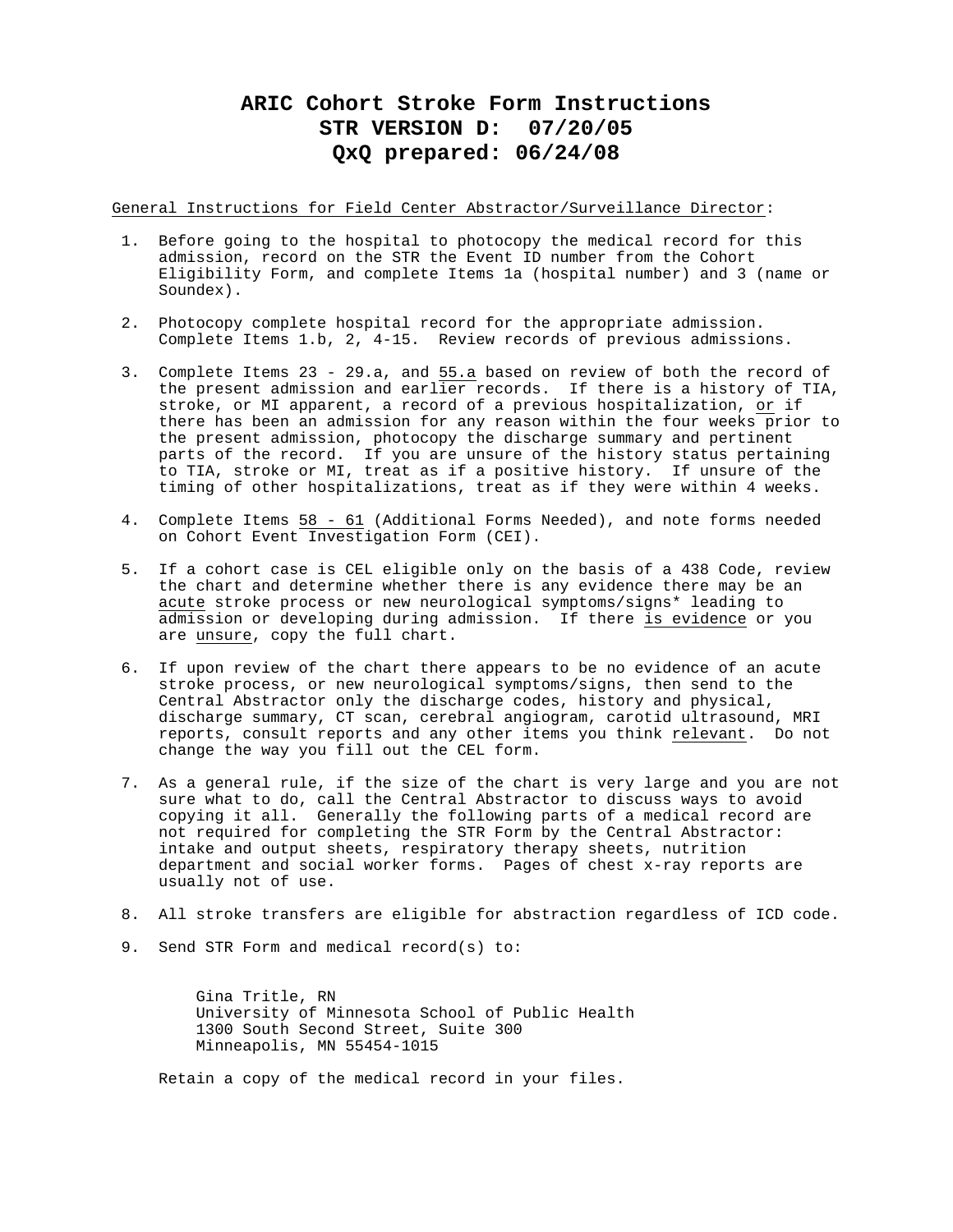The STROKE Q x Q's indicate that neurological systems include: weakness, paralysis, numbness, tingling, visual disturbance, speech abnormality, difficulty swallowing, difficulty chewing, difficulty hearing, dizziness, vertigo, gait difficulty, incoordination, severe headache, seizures or decreased level of consciousness. Neurologic signs include: coma, paralysis, Babinski, syncope (unless clearly of cardiac

origin), etc.

Preparing Records for Shipping

- \* \*
- **Use a grease pencil and thoroughly blind the following before sending to Minnesota:**
- 1. Name and initials: patient (participant), physicians, nurses,
- relatives, and other names.
- 2. Patient address
- 3. Addresses other than the patient (participant)
- 4. Telephone numbers: patient (participant), spouse, etc.
- 5. Place of employment: name, address, phone number
- 6. Name of insurance company: address, phone number, policy number, all information about insurance.
- 7. Social security # of the patient (participant)
- 8. Medicaid/Medicare number
- 9. Hospital name and address
- 10. Batch # that transcriptionists use.
- 11. Medical record numbers
- 12. Birth month and day

# • **Do not blind:**

- 1. Birth year
- 2. Race
- 3. Sex
- 4. Age
- 5. Marital Status
- 6. Admission date
- 7. Discharge date
- 8. Room number

## • **Procedures for Sending Stroke Records to Minnesota**

- 1. Please send the Stroke Forms and the Hospital Medical Records to Minnesota in separate packages. Please include a Packing List in each package.
- 2. Please send all mailings to Minnesota using Federal Express.

This will further protect the confidentiality of the participants and because the federal express packages seem to be the most efficient way to ship

#### Receipt of Shipment

Minneapolis will contact sender upon receipt of stroke shipment. If word is not received in a timely manner, first contact Minneapolis abstractors to see if shipment were received. If shipment were not received then use appropriate "tracing" strategies employed by the shipping agency.

## General Instructions for Central Abstractor Completing Stroke Form:

1. Items 1-15 and several items concerning history will have been completed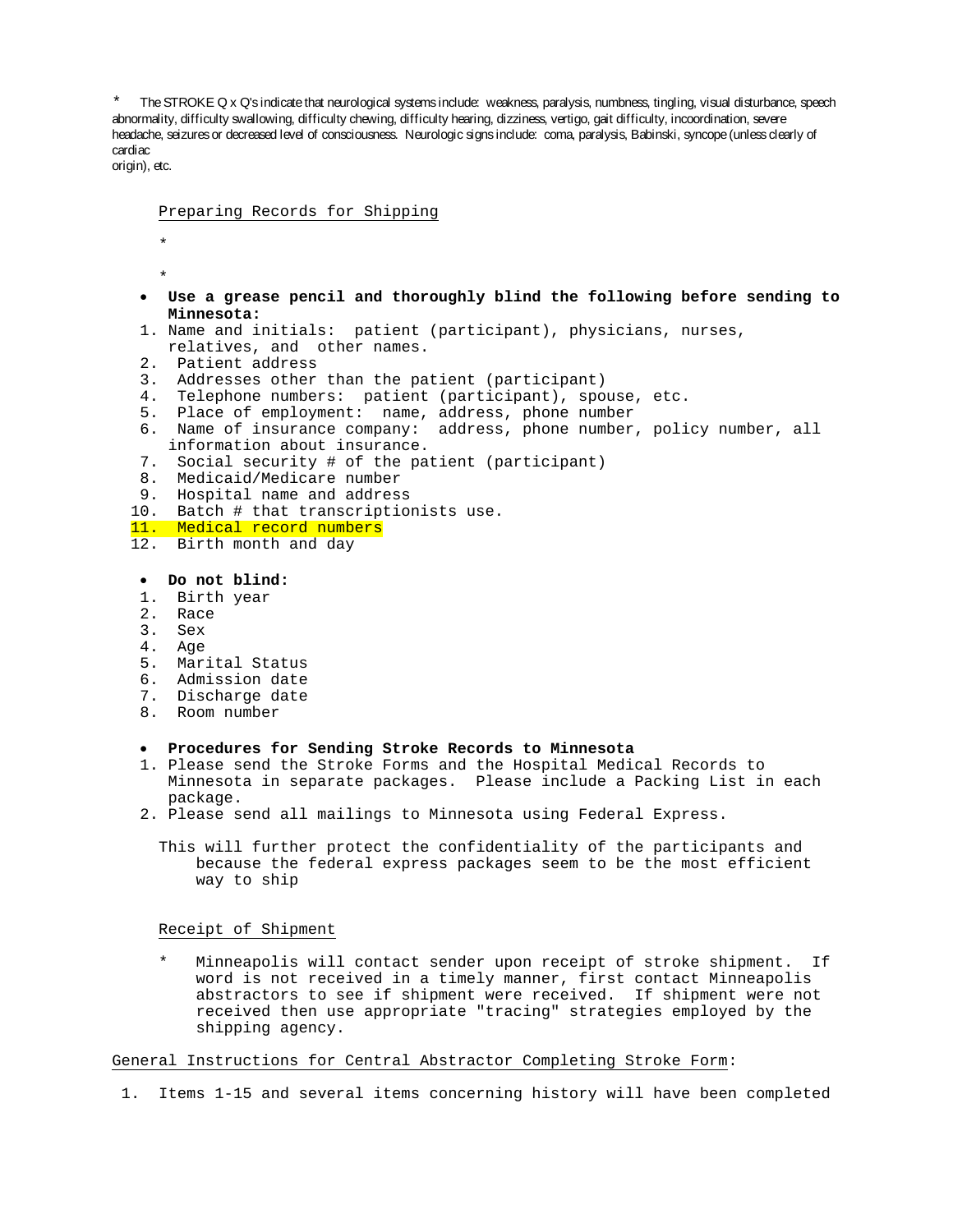by Surveillance Staff at originating Field Center. Review the entire record carefully, and begin with Item 16. Item 29.a. will be completed at the Field Center; 29.b.-j. and 30.a.-f. must be confirmed by the MD advisor.

- 2. The abstractor should be familiar with the ARIC Instructions for Completion of Paper Forms.
- 3. Write legibly. Use black or blue erasable pens. Press hard when filling in blanks or circling numbers, letters, or Xs. Pen will not photocopy if too light and will fade with time.
- 4. Several types of responses are used:

Fill in the blank.

Fill in the number, such as a date, time or medical record number.

To answer most questions you will have several choices, the simplest of all being Yes, No, Unknown or Undetermined. For this type of response, "Yes" or "No" will be checked only if there is no doubt that the response is positive or negative based on information in the hospital record. If nothing is written down that definitely answers the question, "Unknown or Undetermined" should be checked if offered as a response category. For many questions, Undetermined (U) is treated as a "No". Be sure to check the response categories and objectives for each question.

Sometimes a clear "Yes" or "No" is not indicated for symptoms or signs. In general, the following are synonyms:

| No                   | Yes               |
|----------------------|-------------------|
| Rule out             | Likely            |
| Suggestive           | Apparent          |
| Equivocal            | Consistent with   |
| Suspicious           | Probable          |
| Ouestionable         | Definite          |
| Possible             | Compatible with   |
| Uncertain            | Presumably        |
| Reportedly           | Highly suspicious |
| Could be             | Borderline        |
| Perhaps              | Slight/mild       |
| Could represent      | Representing      |
| May (well) represent |                   |
| May be               |                   |
| Minimal              |                   |
|                      |                   |

In Question 29.d. (referring to valve disease) mild = No.

5. Complete only the appropriate questions.

For discrepant historical items, use the hierarchy of information credibility as defined in the HRA instructions.

- 6. Be sure to follow correct skip patterns, *i.e.*, follow form logic.
- 7. To record dates, fill in 2 digit numbers for month/day/year. Zero fill the left box for any single digit numbers (*e.g.*, 03 = March and 06/08/45 = June 8, 1945). If part of the date is missing, record = for that part. For example, if the only information regarding date is June 1945, record  $06/==/45$ .
- 8. To record times, use the 24-hour clock. If the time given in the chart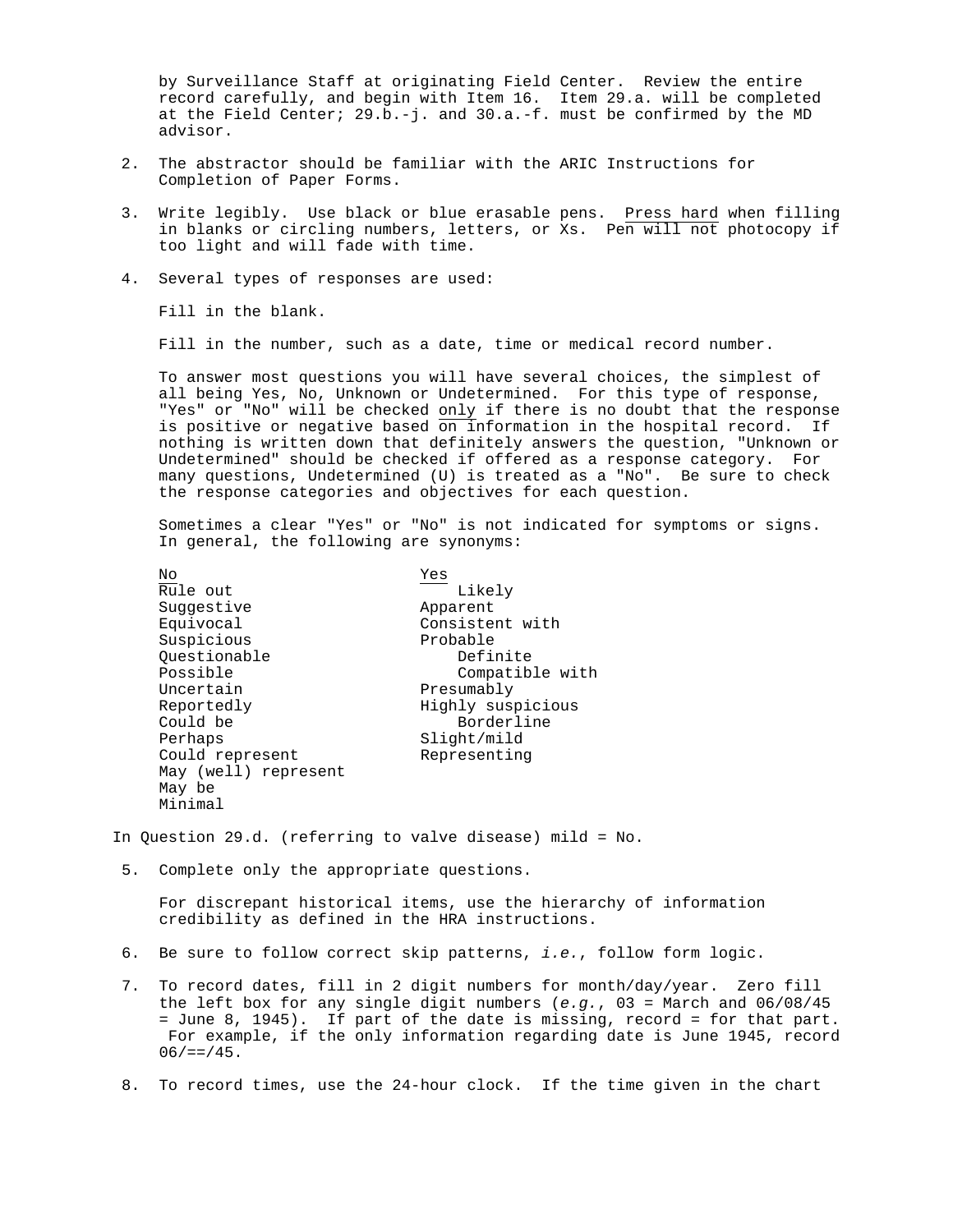is from the 12-hour clock, it should be converted to the 24-hour clock before being recorded. Explanation for conversion:

|  | $1 AM = 01:00$ | $12 \text{ NOM} = 12:00$ |  |
|--|----------------|--------------------------|--|
|  | $1 PM = 13:00$ | 12 MIDNIGHT = $24:00$    |  |

If an exact time cannot be recorded (*i.e.*, is not given in the chart), the best estimate should be given. If a time cannot be clearly estimated, the following guidelines for estimating times may be used in conjunction with the admission time. For no mention of the time of day, please see xii.

- i) The middle of the night =  $03:00$  ii) Early morning = 08:00 iii) Morning = 09:00 iv) Late morning =  $10:00$  $v)$  Midday = 12 Noon = 12:00 vi) Early afternoon = 14:00 vii) Afternoon or midafternoon = 15:00 viii) Late afternoon = 16:00 ix) Early evening =  $19:00$  $x)$  Evening =  $21:00$  $xi)$  Late evening =  $22:00$  $xii)$  No mention of time of day = 12:00 Noon = 12:00  $xiii)$  Earlier today = 12:00 Noon = 12:00
- 9. After completing the STR Form, *enter the form into the Data Entry System (see APPENDIX G).* Send the form, discharge summary, and test results to:

```
ARIC Central Receiving
Collaborative Studies Coordinating Center
NationsBank Plaza, Suite 203
137 E. Franklin Street
Chapel Hill, NC 27514-4145
```
Retain a copy of the STR Form and the medical record in your files.

Instructions for Items 1 - 61:

- 1.a. Hospital Number: Prior to going to the hospital, enter the code number assigned to the hospital for its identification. (APPENDIX C) If outside the study community, use the appropriate code (96-99) and write in name and address.
	- b. Hospital Record Number: This number will be found stamped or typed on almost every page of the hospital record. The easiest place to find it is both on the medical record folder and in the upper right/left hand corner of the face sheet.

List the number from left to right. Do not add zeroes to the right of the number. If the number changes with each admission, use the appropriate number for the one (admission) being abstracted.

- 2. Record "Yes" if chart has been obtained. Record "No" if record cannot be obtained.
- 3. **Enter on CFDB Form** Name and Soundex: If the hospital does not allow abstraction of names code last, first, middle name by Soundex code.
- 4. **Enter on CFDB Form** Social Security Number: Record Social Security Number (enter 9 digit number only)(See Appendix G) If the hospital does not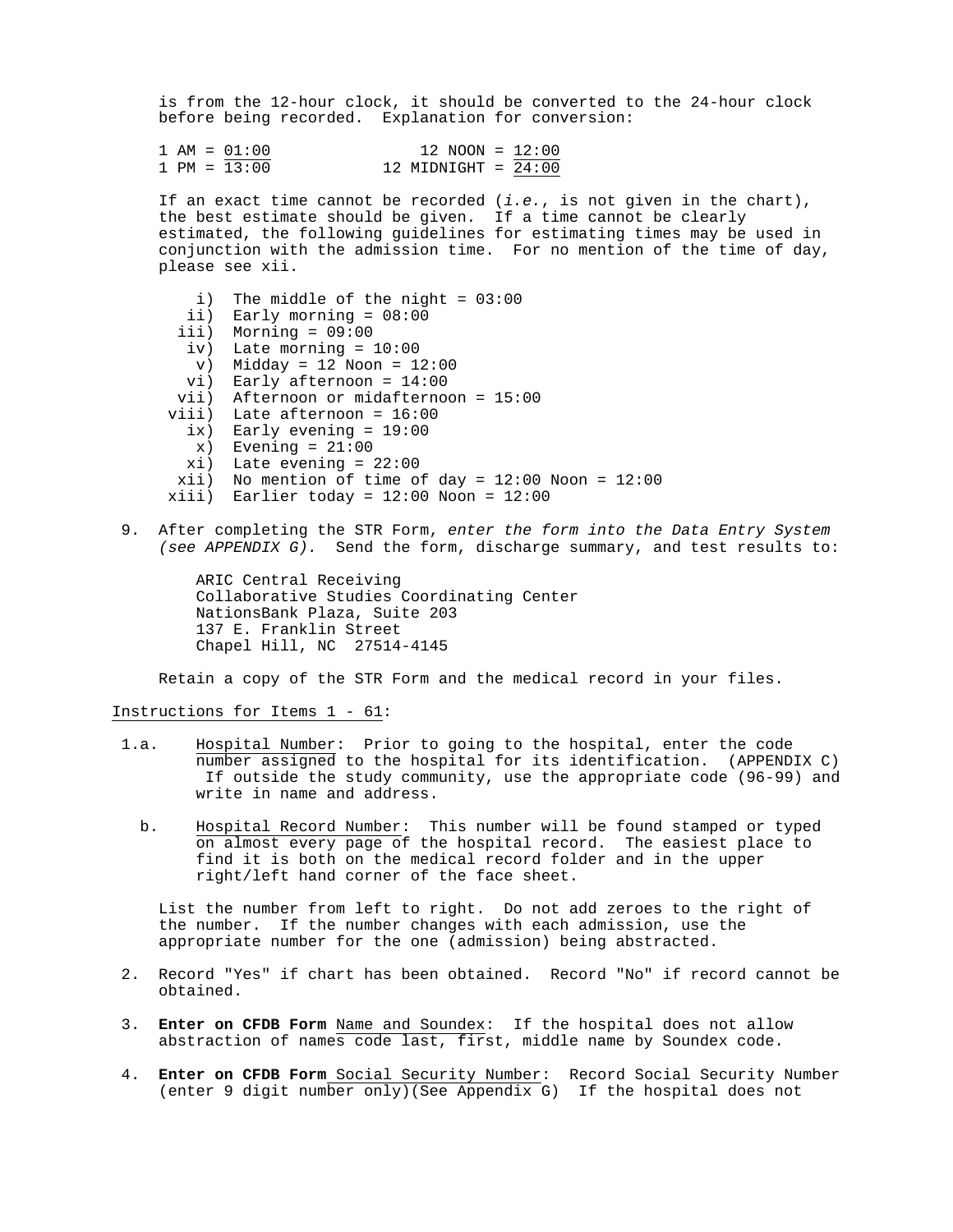allow full abstraction of Social Security Number, record every other digit, beginning with the first, and record = in the remaining positions.

- 5. **Enter on CFDB Form** Address: Record the patient's address. This should include: the house number, the street name, and the apartment, box or lot number. The last line is designated for the names of the city, county and state.
- 6. Discharge Diagnosis and Procedure Codes: Fill in the codes as listed on the face sheet, preferably, or discharge summary, as a second choice (up to 21 codes). Pick the source which is most complete. *If codes are not found in chart, use hospital index if available.* If digit(s) to the right of the decimal are missing from the ICD code, leave the box(es) blank on the form. Do not enter zero there unless it appears in the chart.
- 7. Transcribe discharge diagnoses as they appear on face sheet or discharge summary. Diagnosis listed should correspond with codes in Item 6. If not, ask field center to consult with medical records department.
- 8. **Enter on CFDB Form** Date of Birth: Birth date is usually found on the face sheet of each medical record. Do not use the age given by the physician on the history and physical since it may be incorrect.
- 9.,10. Sex and Race: Check either male or female. The following definitions should be used for determining race:

White (Caucasian). A person having origins in any of the original peoples of Europe, North Africa, or Middle East.

Black (Negro). A person having origins in any of the black racial groups of Africa.

Asian or Pacific Islander (A person having origins in any of the original peoples of the Far East, Southeast Asia, the Indian subcontinent, or the Pacific Islands. This area includes, for example, China, India, Japan, Korea, the Philippine Islands and Samoa; American Indian or Alaskan Native (A person having origins in the original peoples of North America, who maintains cultural identification through tribal affiliation).

11. Transfer From or to Another Hospital: If the patient were transferred from or to another acute care hospital, check "Yes", *fill in hospital code, as assigned in APPENDIX C,* and write the name of the hospital from or to which the patient was transferred, and the city and state in which it is located. Record the date of admission to the transfer hospital. If the patient was not transferred (*i.e.*, admit note states patient first experienced symptoms at home, work, etc.), check "No". This information can be found on the face sheet of the chart and in admitting notes. *All transfers involving acute care hospitals are eligible regardless of ICD Code.*

Transfers to rehabilitation units, rehabilitation hospitals, or chronic and extended care facilities generally are answered "No". Only if there are likely new events or diagnoses would these rehabilitation admissions be useful. The purpose of this question is to identify recent hospitalization(s) of this patient, possibly to be reviewed at a later date.

12. Date of Arrival at this Hospital: Fill in the date the patient was admitted according to the guidelines specified in General Instructions.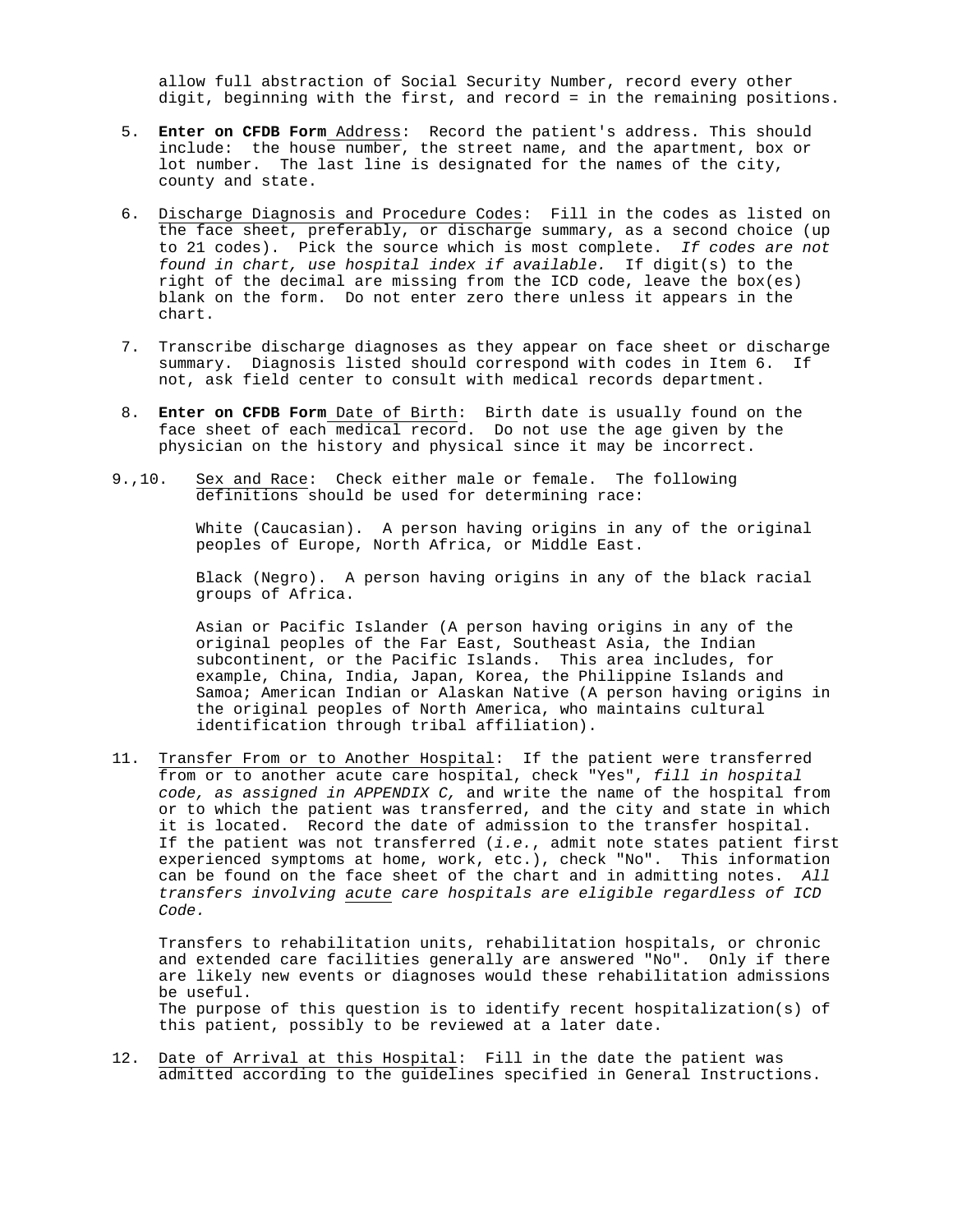- 13. Time of Arrival: If an exact time is not given in the chart, the best estimate should be given. See General Instructions for guidelines regarding recording times. Ambulance arrival time may be used. *If an admission time is not provided on the face sheet, search for the earliest noted time following admission on such sources as lab sheets, ECG, initial progress notes, for example. If no documentation of time whatsoever is found for admission day, follow the General Instructions for completing the STR Form and use 12:00.*
- 14. Date of Discharge (for nonfatal case) or Death: This information will be found on the face sheet or on the ER sheet. If there is a discrepancy in time between the two, take the <u>later</u> time. If the patient died, then  $\overline{\phantom{a}}$ record the date of death.
- 15. Discharged: Indicate vital status.
- 16. Timing of Death: If dead, estimate or calculate the length of time between new symptom onset and death. Chronic symptoms should not be considered here.
- 17.,18. The purpose of this question is to eliminate patients who did not have strokes, but who had focal neurologic deficits that were transient. If referred in Questions 17 or 18; proceed with abstraction. If you skip out of this question, it is unnecessary to complete the rest of the form. To answer Question 18, see description of neurologic symptoms below under question 19. If symptoms come and go, but no symptom lasts at least 24 hours, then answer "No". ICD 9 Code 438 is an old stroke. If there are residual symptoms circle Question 18 "Yes" and Question 19 "No", then go on to Question 20. Exactly 24 hours is taken as greater than 24 hours.
- 19.a. Neurologic symptoms or signs on admission: Symptoms are complaints expressed by the patient or relayed by the patient's family or friends. Signs are physical exam findings observed by a physician.

Neurological symptoms include: weakness, paralysis, numbness, tingling, visual disturbance, speech abnormality, difficulty swallowing, difficulty chewing, difficulty hearing, dizziness, vertigo, gait difficulty, incoordination, severe headache, seizures (convulsion), or decreased level of consciousness.

Neurologic signs include: coma, paralysis, Babinski, syncope (unless clearly of cardiac origin), *etc.* Do not consider carotid bruit as Yes here.

For our purpose, we are interested in new or acute findings (that is, not previously evaluated). Thus, for instance, a diabetic with long standing peripheral neuropathy who has had tingling in his feet for years would not have the same significance as someone who suddenly developed numbness in one leg.

If a patient is presenting for evaluation of neurologic symptoms that have not been previously evaluated and have occurred in the past two months, mark "Yes", even if the symptoms have resolved. If you are uncertain, describe in the summary (Question 19) and flag for field center physician review. If the patient had an old stroke with no new or recent symptoms, mark "No".

If in doubt about whether the finding is new, answer "Yes" and continue to Question 21.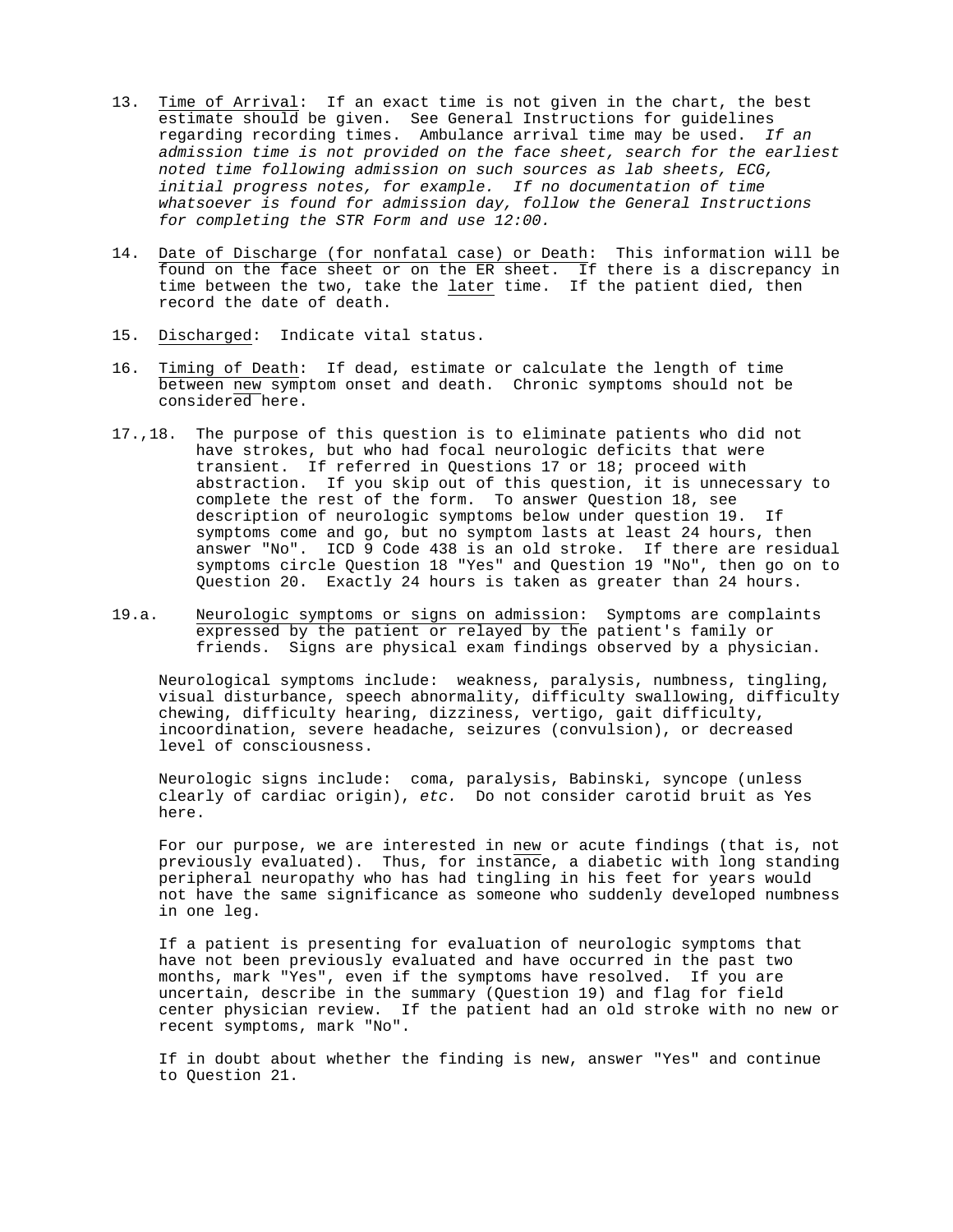- b. If there are not new symptoms or signs present on admission or occurring in the recent past indicate the admission diagnosis.
- 20. New neurologic symptoms in hospital: The purpose of this question is to identify new symptoms that began in the hospital. Refer to neurological symptoms described above (Question 19). If the patient did not have new neurologic symptoms when admitted, and did not develop them in the hospital, it is unnecessary to continue filling out this form.

# 21. When did the above new symptoms begin?

Fill in boxes with month, day, and year. Treat month, day, year as separate items, *e.g.*, fill in year even if month and day are not given, enter = for the month and day. If the year is also missing, enter =. If there are multiple new symptoms, indicate the beginning of the first of the new symptoms. Within reason, fill in a date. For example, if it says "two weeks ago," subtract 14 days from the admit date.

## 22. Was the onset of symptoms sudden or rapid?

Mark "No" if symptoms were progressive in nature over a period longer than 24 hours. The following are examples of when to mark "Yes" response, and which description to specify. If symptoms occurred rapidly or suddenly, it should be pretty obvious from the history that patient was doing something (*i.e.*, drinking coffee) when he suddenly became symptomatic (dropped his cup and noticed he couldn't move his right hand). This would also include someone who awoke from sleep with a deficit. If a patient drops his cup of coffee and notices something wrong with his right hand which felt tingly and then over the next few minutes he realized he could no longer move it, mark "Yes". Stepwise progression is a little harder to document and may involve either stepwise worsening ("stuttering onset") of a simple symptom or several symptoms. This usually occurs over several hours to a day. For example, a patient may have a "funny sensation" on the right side of is body or feel dizzy prior to retiring in the evening. When awakening in the morning he may be weak and have some speech difficulty. Then a couple of hours later he may suddenly be a lot worse. If symptoms begin or progress over weeks to months, mark "No". If onset is not described, mark "Unknown". If you are not sure, copy pertinent parts of patient history and flag for physician review.

# 23. Is there a history of previous stroke?

This refers to events preceding the present acute illness and hospitalization. Synonyms for "stroke" may include some of the following: cortical infarction, intracranial hemorrhage, cerebral thrombosis, cerebral artery occlusion, cerebral infarction, subarachnoid hemorrhage, apoplexy, cerebrovascular accident (CVA), intracerebral hemorrhage. Answer "Yes" if one or more of the sources listed above makes explicit mention of previous "stroke" or states: a history of "probable stroke", a history "consistent with stroke", a diagnosis of "CVA vs. TIA", reversible ischemic neurological deficit, or partially reversible ischemic neurological deficit lasting > 24 hours. Answer "No" if absence of stroke is explicitly mentioned, if symptoms lasted less than 24 hours, if stroke was "possible" or "questionable" only, or if patient had "TIA" only with no documented residual findings. "No previous cerebrovascular disease" = no. (This means patient was normal within 24 hours after onset of symptoms and therefore did not have a stroke.) Answer "U", otherwise, or if the only information about old stroke is from a CT scan. *If a physician states history of old stroke based on a MRI/CT scan of head, answer "Yes" to history of stroke. Do not say "Yes" on the basis of a MRI/CT scan report alone.* This information is needed to distinguish first events from recurrent events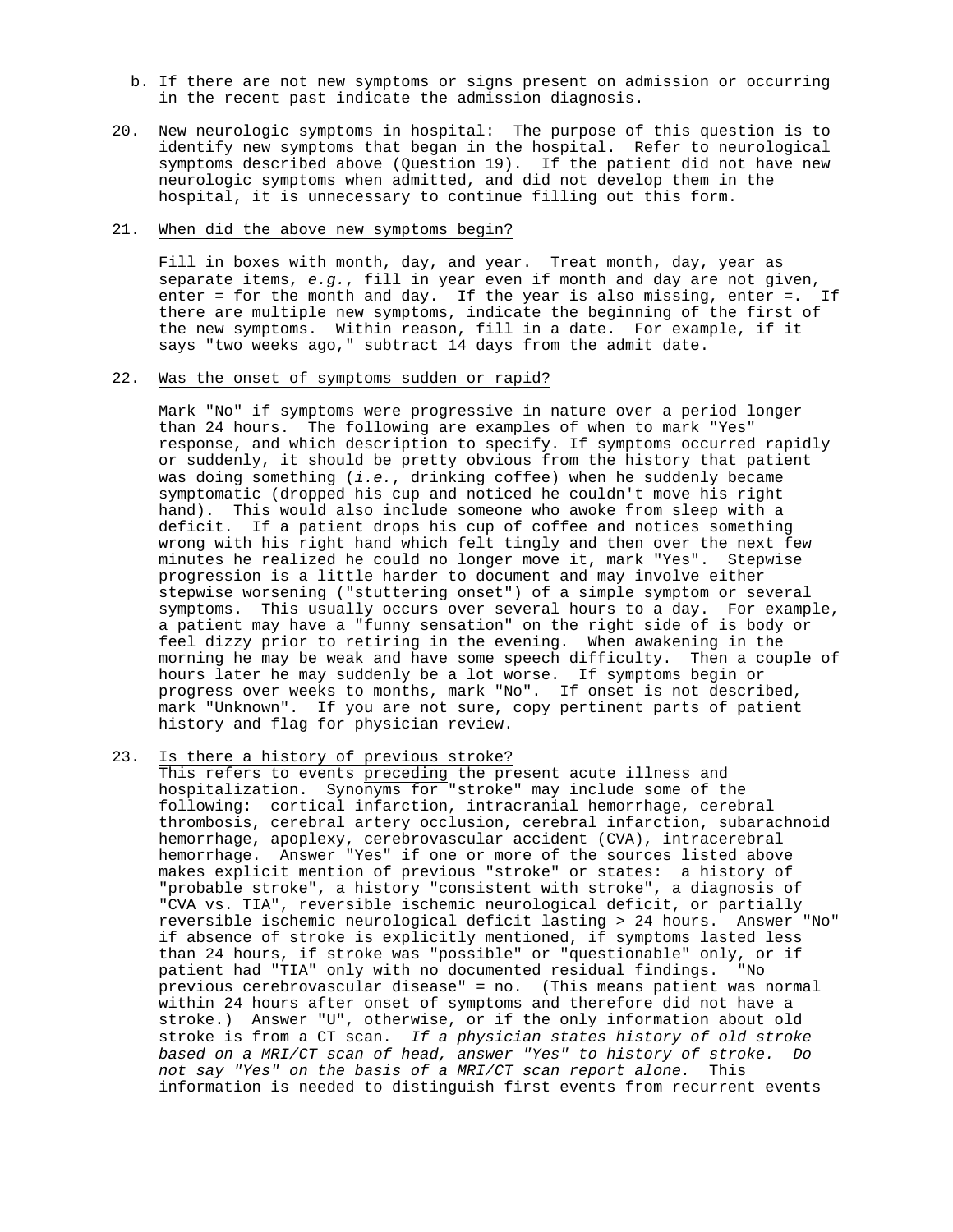in subsequent data analysis. (See APPENDIX A for additional clarification.)

- 24.,25. Date and Time: Enter month and year for first event and most recent *one*. If there was only one previous event, complete Items 24 and 25 with the same date (*i.e.*, the first and most recent event were the same). If specific dates are not given, use information available to calculate date. For instance, if stroke *were* "eight years ago" subtract eight from current year. If "month" is not available, fill in "=". If dates not available, enter "=".
- 26. Is there a history of previous TIA (Transient ischemic attack)? This refers to events preceding this acute illness. If admitted for first TIA, answer "No". If TIA preceded current event, answer "Yes". Synonyms for "TIA" may include: acute cerebrovascular insufficiency, spasm of cerebral arteries, insufficiency of basilar, carotid, or vertebral arteries, or neurological deficit lasting less than 24 hours. If TIA is not mentioned, only that symptoms lasted less than 24 hours, answer "Yes" to TIA, Amaurosis fugax (or transient monocular blindness) = TIA. (See APPENDIX A). Reported (by patient or family) but unevaluated TIAs should be answered "No".
- 27. Date and Time: Enter month and year for first event and most recent. If there was only one previous event, complete parts (a) and (b) with the same date (*i.e.*, the first and most recent event were the same). If specific dates are not given, use information available to calculate date. For instance, if TIA were "eight years ago" subtract eight from current year. If "month" is not available, fill in "=". If date not available, enter "=".
- 28. Is there a history of previous MI?

This information may be found in the history and physical exam done by the admitting physician or in the nurses admitting interview. This question refers to events that occurred prior to this hospitalization. Take information from the history of the resident or intern, if any, the attending physician, the cardiovascular consultant, the ER physician, nursing notes, or medical student, in that order. "History" refers to information from the patient and his family. Answer "Yes" or "No" only if mentioned, otherwise check "Undetermined". If information states silent MI, record that as a "Yes" to previous MI. An abnormal ECG, alone, stating "old MI" cannot be used for positive previous history, unless the physician verifies it. If conflicting information is recorded in two or more sources, choose the information from the most reliable source. If "No cardiac problems" or information indicates "No heart disease", "No history of cardiovascular disease", "No adult illness", "No medical history", or "Previously well", you may check "No" instead of "Undetermined". (*i.e.*, APPENDIX A).

- 29. This question is designed to ascertain non-atherosclerotic etiologies (causes) for stroke or diseases that may mimic or present as stroke. Parts (a) through (f) specifically are an attempt to establish the presence of an "non-carotid embolic source", a mechanism where blood clots could form in the heart and travel through blood vessels to the brain, causing a specific type of stroke. To be documented the item must have been present within four weeks prior to or during this hospitalization. Any "Yes" response must be verified by MD advisor.
	- a. Was there any evidence of MI? To check "Yes" here there must be a history of severe chest pain, diagnostic or evolving ECG, or positive isoenzyme CPK-MB either four weeks before or during this admission. We need strong evidence of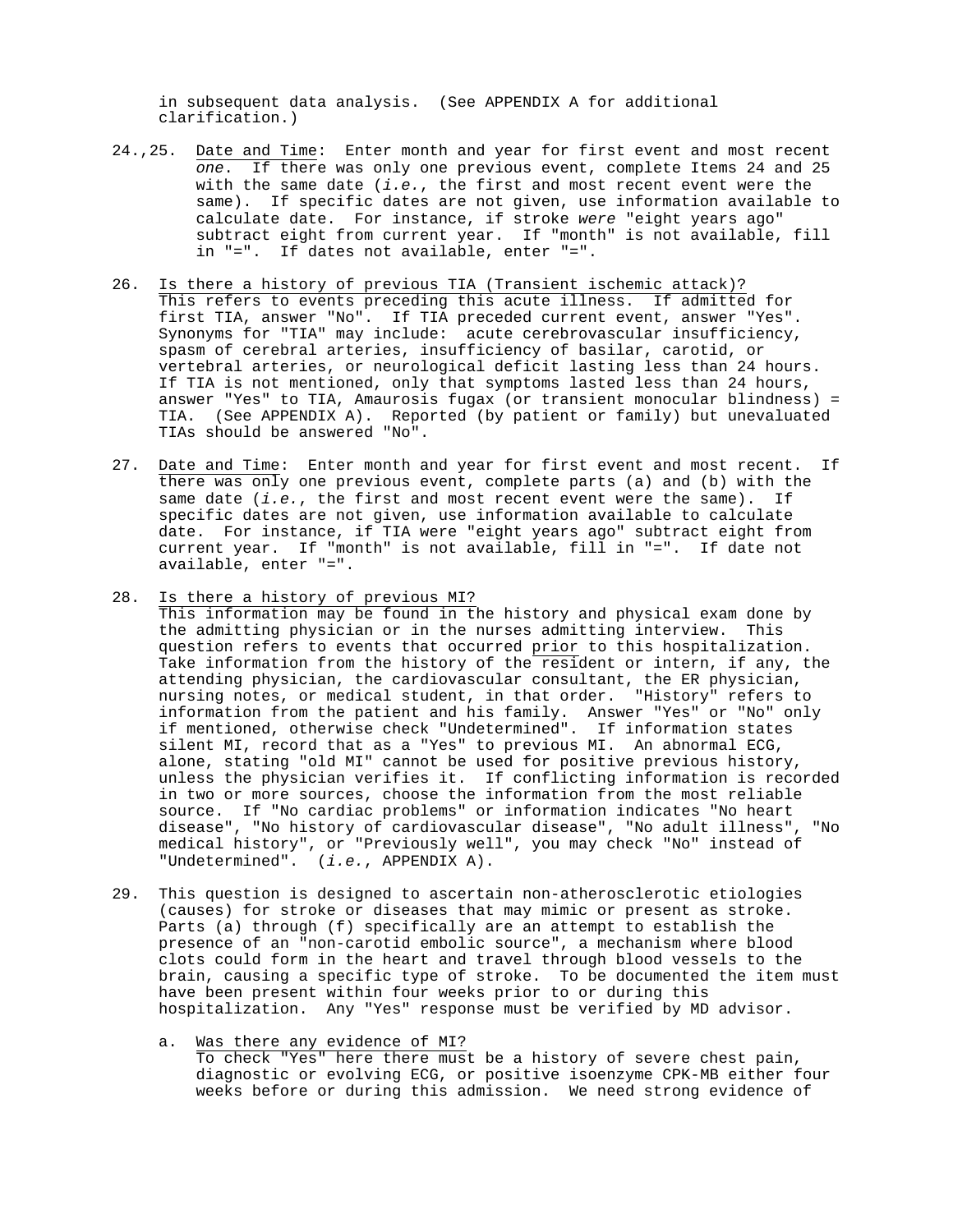MI, chest pain, an evolving or diagnostic ECG, and/or positive enzymes. If there is an MI code, but not evidence of MI, this can be checked "Unknown". Do not take admitting diagnosis of "R/O MI" alone, as we need more evidence.

b. Intracardiac Thrombus

This refers to a blood clot seen within the heart. It may also be called "intraventricular thrombus" (or clot) or "ventricular aneurysm with clot". Check to see if an echocardiogram, autopsy or cardiac CT was done. These should specify if intracardiac thrombus was present. Echocardiogram is the most frequently used clinical study to evaluate the heart for this problem. Rarely cardiac CT has been used for the same purpose. If an autopsy was performed, read the section that pertains specifically to the heart on gross examination. Coronary artery thrombosis or coronary thrombotic occlusion is not intracardiac thrombus.

Intracardiac tumor. This is also called atrial myxoma and should be reported on echocardiogram, cardiac CT, or autopsy, if present (see above).

c. Atrial fibrillation or flutter. This may also be called paroxysmal atrial fibrillation. This does not include paroxysmal tachycardia, supraventricular tachycardia, sinus tachycardia, SVT, or PAT. Check all ECGs interpretations for atrial fibrillation or flutter. It may be abbreviated as A.F., A.fib or At.fib. If present on any ECG, check "Yes".

Atrial fibrillation/flutter has important implications for stroke, regardless of the "timing" issue. Therefore, if <u>any</u> ECGs have atrial fibrillation/flutter, answer "Yes", even if the atrial fibrillation/flutter became apparent after the stroke occurred. The only exception to this would be if AF occurred as part of a terminal process, *i.e.*, minutes before death in a patient who previously had no record of cardiac arrhythmias.

d. Valvular heart disease. Other descriptions include:

Rheumatic heart disease - abbreviated RHD, R.Ht. dis; this includes rheumatic valvular disease of mitral, aortic, tricuspid or pulmonary valves.

Mitral valve disease - Mitral Stenosis, MS, calcified mitral valve or mitral regurgitation. Isolated mitral valve prolapse, without regurgitation = "No".

Artificial - artificial heart or prosthetic heart valve (*i.e.*, Starr Edwards Valve, Bjork Shiley valve). Do not include porcine heart valves here.

Answer "Yes" to history of any valve disease but if described as mild, the response is usually "No".

- e. Subacute bacterial endocarditis (infective endocarditis). This is an infection of the heart, abbreviated as SBE, which may predispose to emboli. The patient likely would be treated with IV antibiotics. This must be specifically diagnosed by a physician to answer "Yes". If patient has acute bacterial endocarditis (abbreviated ABE) or maurantic endocarditis, a "Yes" response is also indicated.
- f. Systemic Emboli are emboli to the systemic arterial circulation, *i.e.* limbs, brain, kidney. They are to be distinguished from pulmonary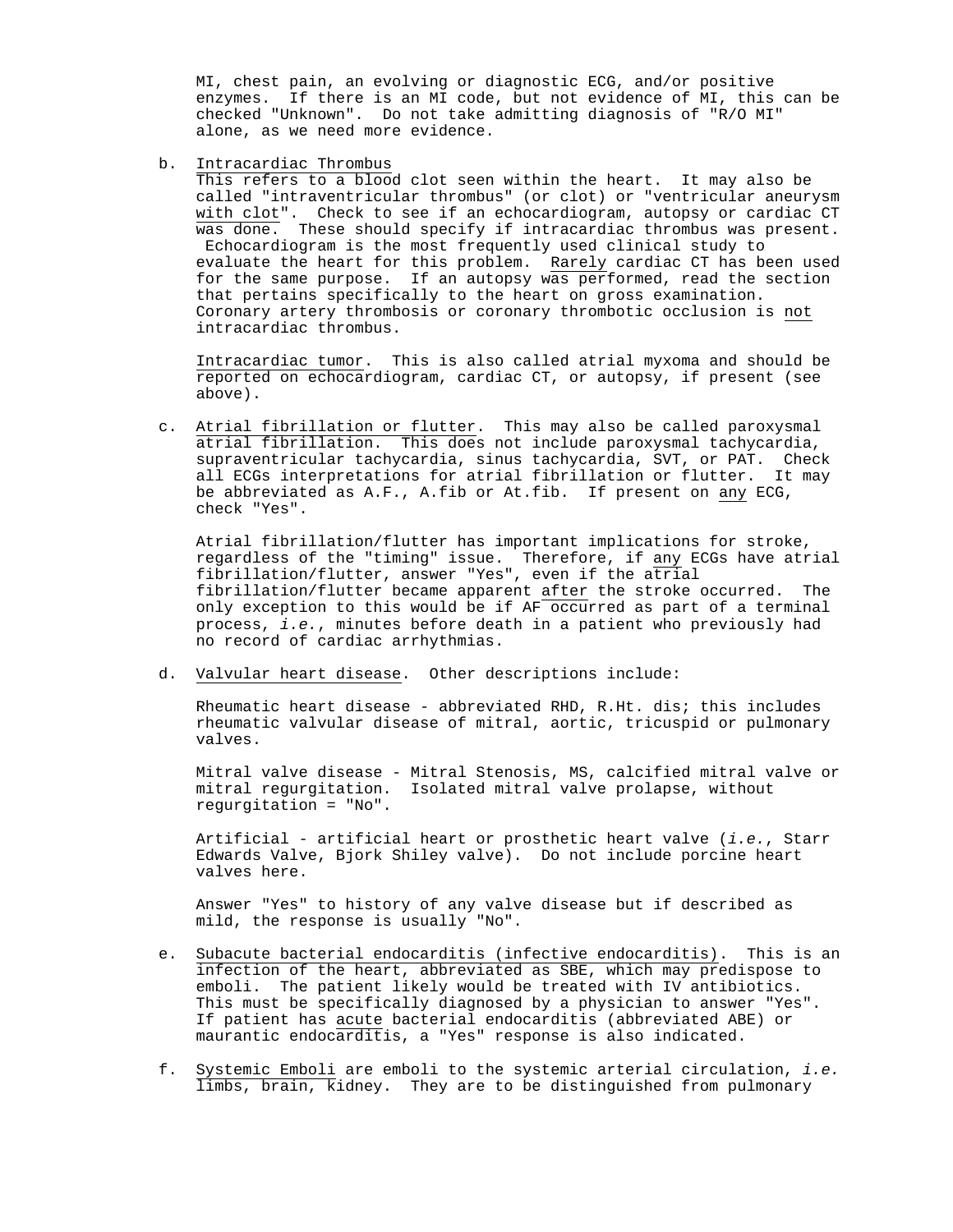emboli, which got to the pulmonary circulation, *i.e.* lungs only. A renal embolus or a femoral artery embolus is a systemic embolus. Although a cerebral embolus is technically a systemic embolus, we are looking for evidence to support the diagnosis of cerebral embolism (the presence of other systemic emboli). However, if cerebral embolus is the only type of embolus documented by angiography, this is sufficient evidence to answer "Yes". The origin of a systemic embolus may be the heart. If a "paradoxical embolus" (a systemic embolus arising "paradoxically" from the systemic veins and travelling through a septal defect in the heart) is noted in the chart, check "Yes". Also, check "Yes" if a blood clot is documented blocking a blood vessel by angiography. Read any non-cerebral or non-pulmonary angiograms for documentation of embolus. "Rule out or possible embolus" only should be coded as "No". "Consistent with" or "probable embolus" should be coded as "Yes". Thromboembolus = systemic embolus.

g.1. Hematologic Abnormality

Hypercoagulable states include promyelocytic leukemia, *protein S deficiency, protein C deficiency, antithrombin III deficiency, Factor V leiden, resistance to activated protein C,* polycythemia vera, dysproteinemias, or other blood conditions specifically termed hypercoagulable or described as causing hyperviscosity by a physician. Include Disseminated Intravascular Coagulability (DIC) if it resulted in a hypercoagulable state.

g.2. Hematologic Abnormality

Hemorrhagic conditions include blood diseases that lead to defects clotting, such as thrombocytopenia, leukemia, aplastic anemia, liver disease, vitamin K deficiency and anticoagulation therapy.\* Hemorrhagic conditions may also be side effects from use of anticancer drugs which destroy the bone marrow. You may also see the term "hemorrhagic diathesis" which means a tendency to bleed. Include DIC if it resulted in a hemorrhagic state.

\* Although anticoagulant drugs such as Heparin and Coumadin may cause a hemorrhagic condition, these are asked about specifically in Question 30. If they are the only reason for hematologic abnormality, answer this question "No". All other conditions listed above would be recorded as "Yes".

- h. Brain tumor. Synonyms include neoplasm of brain, glioma, meningioma, astrocytoma, oligodendroglioma, pituitary adenoma, metastasis to brain, neuroma or subarachnoid cyst. Answer "Yes" if any of these are mentioned as being present by physician or in CT report. "Rule out brain tumor" with no evidence should be coded as "No". "Probable" or "consistent with brain tumor" should be coded as "Yes".
- i. Trauma is described as blunt trauma to the head with LOC (loss of consciousness), contusion (brain), or concussion. Check the admitting history for mention of trauma.

Trauma may cause a basilar skull fracture (with or without cerebrospinal fluid leak or rhinorrhea), a subdural hematoma (also called subdural hemorrhage - abbreviated SDH), or less commonly an epidural hematoma.

Note: Subarachnoid blood is also commonly seen in association with trauma. This type of SAH (subarachnoid hemorrhage) should be distinguished from primary SAH which results not from trauma, but from aneurysm rupture that occurs spontaneously. If SAH occurs in the presence of trauma, answer "Yes" on this question. If SAH is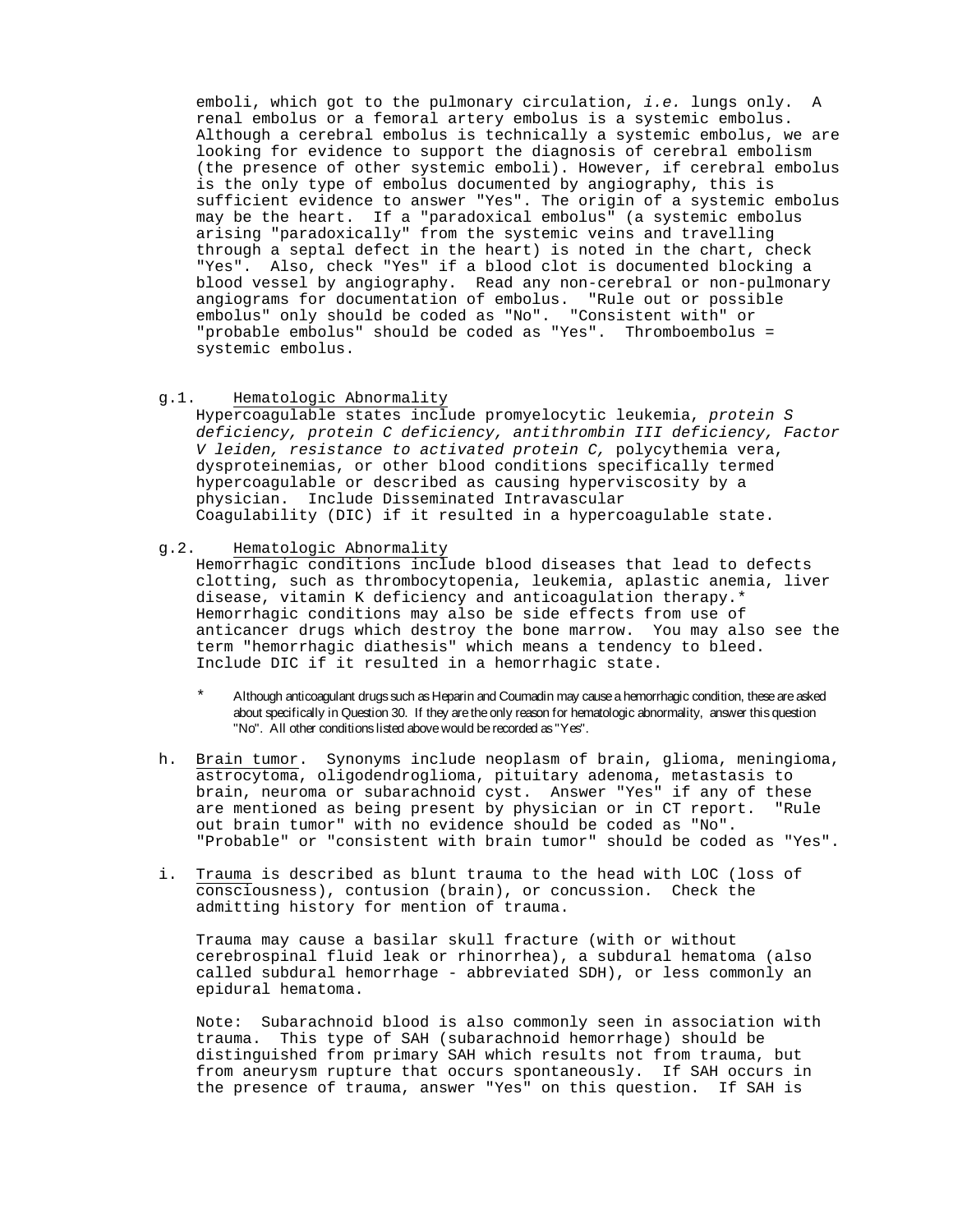present and there is no history or evidence of trauma answer "No". If trauma followed a stroke answer "No" (*e.g.*, a fall after the onset of neurological symptoms).

- j.,k. Record other nonstroke disease processes that cause:
	- i) Focal Neuro Deficit
		- a) Central nervous system: multiple sclerosis hyper- or hypo-glycemia vasculitis, systemic lupus erythematosis giant cell arteritis tertiary syphillis CNS abscess radiation to head
		- b) Peripheral nervous system: peripheral neuropathy diabetic neuropathy myopathy/muscular dystrophies Guillain Barre Syndrome polyneuropathy entrapment neuropathy *i.e.*, carpal tunnel radicular problems *i.e.*, cervical or lumbar radiculopathy

ii) Coma

severe metabolic conditions as end stage renal disease end stage liver disease acute intoxications from drugs or alcohol hypoxia or anoxia - *e.g.*, following cardiac arrest electrolyte disturbances of sodium, calcium, magnesium, or phosphorous encephalitis

If other conditions are present and not listed above, or you are unsure of the significance record the disease, to be checked later with the surveillance director. Each listed condition should be verified by a physician during final editing.

30. Procedures: The indicated procedures or treatments may lead to stroke in or out of the hospital. The first four procedures are invasive tests that could lead to clot formation or dislodgement of plaque, both of which may result in stroke. Answer "Yes" only if these procedures occurred prior to the neurologic event. If the neurologic symptoms had multiple onsets, answer in relation to the most important.

The same logic applies to treatment with anticoagulants such as Heparin and Warfarin. These are anticoagulant medications which may lead to a hemorrhagic complication, such as cerebral (brain) hemorrhage. If anticoagulants are being used to treat something other than the acute neurologic syndrome that this form is evaluating, answer "Yes". If the patient presents with acute neurologic syndrome, and is placed on Heparin or Coumadin as treatment for this condition, answer "No". The same logic applies to treatment with thrombolytic agents. Any answer of "Yes" must be validated by MD advisor.

Synonyms and definitions of these medications are summarized below: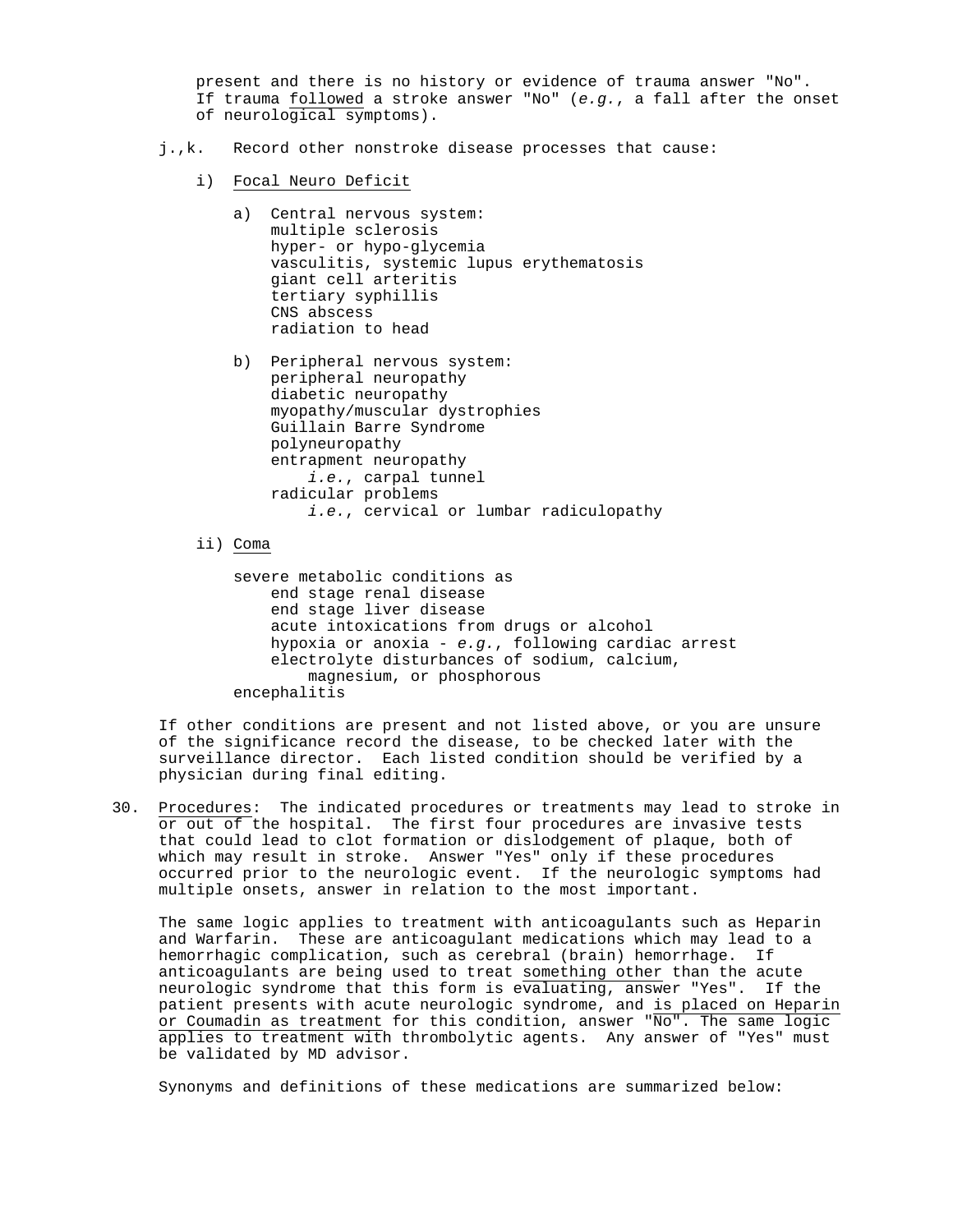- a. Cardiac catheterization. Catheter is placed in the heart chambers or coronary arteries for visualization. Also called coronary angiogram, coronary angiography.
- b. Open heart surgery. Includes coronary artery bypass grafts (CAB or CABG), valve replacements or commisurotomy (mitral or aortic), repair of septal defect (ASD, patent foramen ovale).
- c. Cerebral angiography. Also called cerebral angiogram, carotid angiography/angiogram, or 4 vessel angio. If only the carotids are visualized, this may be referred to as a 2 vessel angio. Also include vertebrobasilar angiograms.
- d. Carotid endarterectomy. Surgical revascularization of a carotid artery obstruction.
- e. Therapy with Heparin or Warfarin. This is "full dose" therapy, and does not include subcutaneous (SQ) Heparin.
- f. Therapy with thrombolytic agents. Intravenous or intracardiac lysing (clot dissolving) agents used in the early stages of acute MI: TPA (tissue plasminogen activator, streptokinase, urokinase, APSAC (anisoylated plasminogen streptokinase activator complex), alteplase. Other similar products which enter the market after the date of writing should be included.
- 31.-46. The next series of questions is to determine the specific neurologic signs or symptoms of stroke. These symptoms may have occurred prior to hospitalization, and prompted the patient to seek medical care, or may have occurred while the patient was in the hospital for a different illness. If a symptom is present, additional questions may be asked regarding duration or affected body part. See each instruction below.

SEVERAL OF THE QUESTIONS, IF ANSWERED "Yes", REQUIRE THAT ADDITIONAL INFORMATION MUST BE SPECIFIED. FOR MOST QUESTIONS, DISTINGUISH WHETHER THE DURATION OF SYMPTOMS FROM ONSET LASTED < 24 HOURS OR GREATER THAN OR EQUAL TO 24 HOURS. IF THE PATIENT DIED, THE DURATION IS FROM ONSET TO DEATH. IF THE SAME SYMPTOM BECAME MORE SEVERE (*E.G.*, MARKED WEAKNESS PROGRESSING TO PARALYSIS), DO NOT JUDGE THE "WORSENING" TO BE A NEW SYMPTOM: DURATION STILL SHOULD BE FROM ONSET OF ORIGINAL COMPLAINT. IF THE PATIENT'S SYMPTOMS RESOLVED, DURATION IS FROM ONSET UNTIL COMPLETE RESOLUTION. PARTIAL RESOLUTION SHOULD BE DISREGARDED FOR CALCULATING DURATION. IF THE SYMPTOMS COME AND GO, BUT NO SYMPTOM LASTS AT LEAST 24 HOURS, THEN ANSWER "No".

- 31. Headache. The occurrence headache should be described as part of the history. We are interested in headaches that are acute in onset or different in character, as opposed to a long standing history of headache with no change in pattern. If the patient had a new or an acute headache mark "Yes" and indicate whether "Severe" or "Mild/Moderate".
- 32. Vertigo is a sense of dizziness where the patient feels a spinning sensation like they are on a merry-go-round. This is different from a sense of light headedness or a sensation of passing out. Answer "No" if patient is said to have syncope, presyncope or dizziness.
- 33. Convulsions = Seizures. These may be described as generalized tonic clonic (abbreviated "GTC sz") or "partial complex" (PCS) with or without "secondary generalization"  $(2^{\circ}$  gen).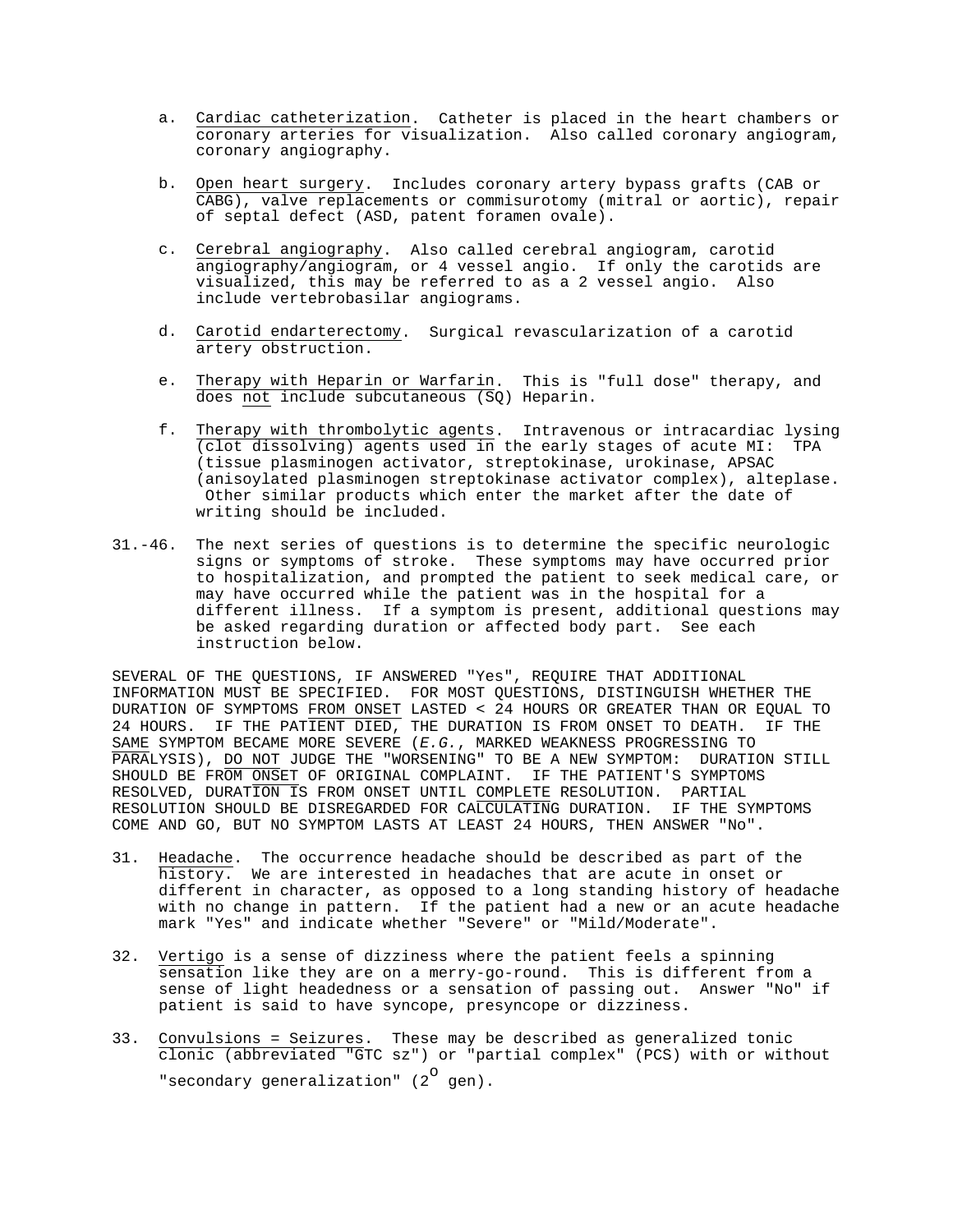34. Stiff neck/nuchal rigidity. Synonyms = meningismus, (+) meningeal signs. A complaint of "stiff neck" is insufficient to count as "Yes" unless there is also stiffness to flexion demonstrated. "Neck supple" or "full ROM" count as "No". Pain on chin to chest flexion generally = Yes.

Limitation on leg extension. This would be mentioned in the physical exam and refers to a test for meningeal irritation. A positive Brudzinski or Kernig sign occurs if a patient has pain along his spinal column that results from either neck flexion or leg extension. These may simply be referred to as "meningeal signs". If present, mark "Yes" response.

35. Coma, unconsciousness, stupor. These refer to altered states of consciousness and may also be referred to as "depressed level of consciousness", "decreased LOC", "patient unarousable" "patient obtunded" or "patient unresponsive". Syncopal episode generally = No.

This does not include altered states of cognition such as dementia, Alzheimers disease, mental confusion, or persistent vegetative state. The question does not refer to the quality of conscious behavior but to the quantity of consciousness.

- 36. Aphasia. This refers to language difficulty where the patient either has difficulty producing speech and can't get the words out (Broca's aphasia) or the wrong words come out (Wernicke's aphasia). These are different from dysarthria (see Question 40 below) which is slurred speech. This is tested by tasks of repetition, comprehension, reading, writing, and naming. If paraphrasic errors are noted, answer "Yes".
- 37. Pre-retinal/subhyaloid hemorrhage. These would be noted on admitting physical exam or neurology/ophthalmology consultants' physical exam as part of the funduscopic exam of the eyes.
- 38. Hemianopia. This refers to inability to see in a particular visual field. For instance, a patient can't see to the right. This is different from being blind in the right eye. Other descriptions would include visual field cut, homonymous hemianopia (or hemianopsia) (abbreviated HH). Absent corneal reflex, nystagmus, decreased extraocular muscle strength, or abnormal pupils are "No".

This would be noted under physical exam for eyes or cranial nerve II. If it states visual fields (V.F.), are full or full to confrontation, answer "No".

- 39. Diplopia. This means double vision, seeing "two" of something. Do not include blurred vision or a visual field cut (Question 38). If patient is alert, and double vision or diplopia are not specifically mentioned, record "No".
- 40. Dysphagia, dysarthria, dysphonia, tongue deviation. All of these are cranial nerve (CN) findings and should be noted under CN IX, X, XI or XII of the neurologic exam. If the chart says CN II to XII intact, check "No" to this question.

Dysphagia = difficulty swallowing

Dysarthria = slurred speech occurs when patient is actually able to talk, but sounds drunk; this is different from aphasia (see Question 36 above and APPENDIX F).

Dysphonia = change in quality of voice.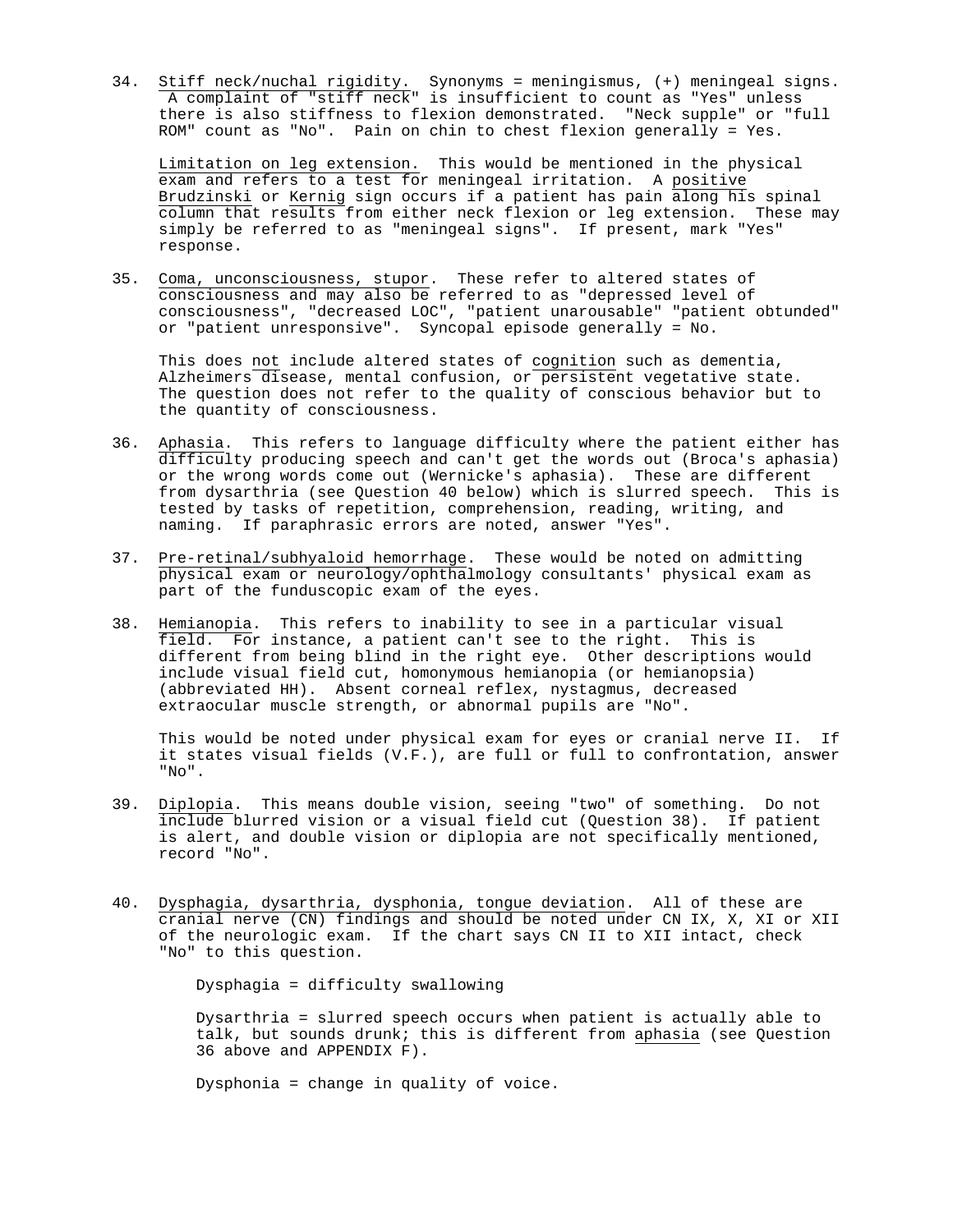Tongue deviation = deviation to one side when patient is asked to protrude tongue.

Under CN XII it may say "tonque to  $(R)$  (or  $(L)$ )". This would be considered a positive; check "Yes" response.

41. Facial weakness may be noted under cranial nerve exam for CN VII, under general appearance or under motor exam. Frequently facial weakness is described as a decrease in the nasolabial fold on the side of the weakness. Right facial weakness may be noted as CN VII, decreased on (R) or abbreviated as decreased NLF (nasolabial fold) on (R). Ptosis is not adequate for this question. It should be recorded in Question 46.a.

Record the side involved.

42. Weakness. The symptoms should be acute in onset. Generally, the entire limb is involved, worse distally (fingers and toes) than proximally (shoulder and hips). "Drift" or "pronator drift of arm" = weakness.

Other synonyms include: hemiparesis, hemiplegia, monoparesis/monoplegia, UE = upper extremity, LE = lower extremity,  $(R)$  = right,  $(L)$  = left. If chart says "weak R side", assume body not face.

If there is weakness, paresis, or paralysis, record the affected limb and duration. "Arm" refers to any part of the extremity, including fingers or hand. Similarly "leg" includes any part of the lower extremity such as toes and/or foot.

Most grading systems for strength are on a scale of  $0 - 5$ , where 5 is normal. Asymmetric differences in extremity strength or anything < 5 is abnormal.

43. Facial numbness. May involve one whole side of face or just the cheek and chin. Perioral numbness means numbness around the mouth and would be considered a positive response, unless there was evidence that the patient was hyperventilating. For periorac numbness, unless it is reported that one side is affected, choose answer B (both sides).

Record the side affected.

44. Loss of sensation. This may be described as numbness, marked tingling, or abnormal sensation. We are interested in acute, not chronic, unchanged sensations. Generally, the entire limb is involved, worse distally (fingers and toes) than proximally (hips and shoulder).

Other synonyms include: hemianesthesia, parasthesias, analgesia.

UE = upper extremity, LE = lower extremity,  $(R)$  = right,  $(L)$  = left

If there is a sensation deficit, record the affected limb and duration.

45. Gait disturbance. Here we are looking primarily for ataxic or staggering gait. This would be described under cerebellar or coordination portion of neurologic exam. We are interested in acute changes that have occurred in gait, not chronic problems.

Answer "No" for patients with: Parkinson's Disease and shuffling gait, hemiparetic gait (but answer "Yes" for weakness), foot drop, or "unsteady" gait.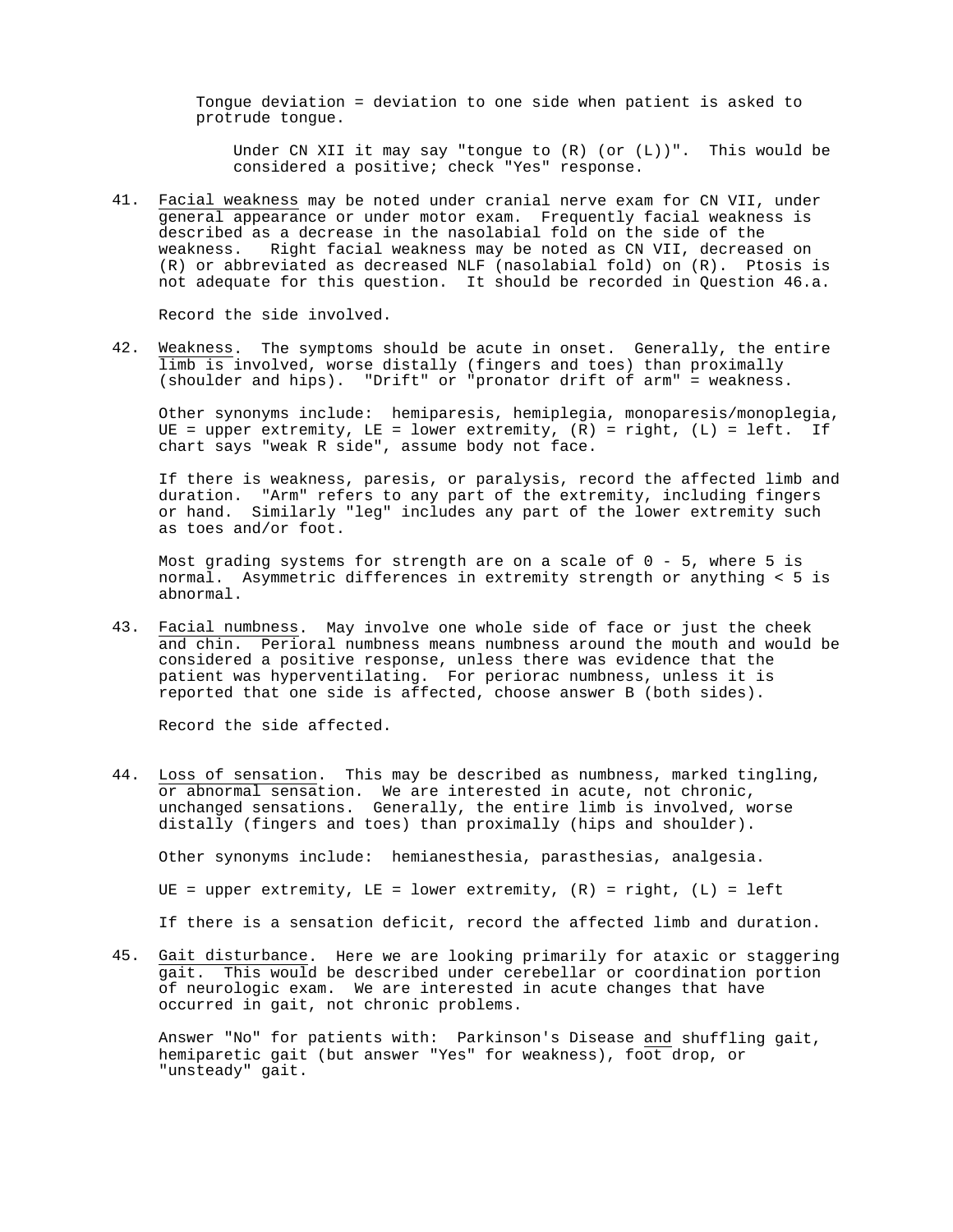If not tested, check "No".

- 46. a. Cranial Nerve III Palsy. May be written: CNIII(3), 3rd Cranial Nerve. Synonym for palsy is paralysis. Paralysis of the 3rd Cranial Nerve affects muscles of the face used in raising eyebrows, eyelids (i.e., ptosis), eyeball movements, grinning, etc.
	- b. Other neurologic signs/symptoms: apraxia, acalculia; agnosias prosopagnosia, topographnosia, finger agnosia; acalculia; agraphia; neglect syndrome; bulbar or pseudobular palsy; dysconjugate gaze; decerebrate/decorticate posturing; hyperreflexia, *absent* corneal reflex, photophobia, syncope. Record *positive* or equivocal Babinski, papilledema, Horner's, *nystagmus. Consult physician if questions arise.*

The following would not be included: dizziness; blurred vision; pain syndromes; delirium; frontal release signs, confusion, dementia, carotid bruits.

- c. Neuro signs and symptoms lasting > 24 hours or death in < 24 hours. This is a global question which can be answered by reviewing responses to question 16 or questions 31-45. If any sign or symptom lasts > 24 hours or if the patient died within 24 hours of the onset of new symptoms answer "Yes". Exactly 24 hours is taken as greater than 24 hours.
- 47. Lumbar puncture (L.P.) Also called "spinal tap", "spinal" or "tap". Check physician progress notes for procedure note, as well as laboratory results, for first nontraumatic LP after onset of symptoms. Use results of first LP, if all traumatic. If a report is available, check "Yes"; if none, check "No". Record date. (A traumatic tap is when the needle hits a blood vessel on route to spinal cord. First tube might be bloody and the next, clearer.)

If physician states LP was traumatic, check "Yes". Check the appropriate box for appearance and RBCs. If two tubes were sent for cell counts, please record results of both. Record the results of the first tube sent under Tube 1 (even if Tube #2 was actually sent first), and the results from the last tube sent under Tube 2. For example, frequently tubes 1 and 4 are sent for cell counts. Record this under Tube 1 and Tube 2, respectively. If only one tube was counted, record the results under Tube 1 regardless of what number the tube was. Note: These results apply to only one spinal tap. If more than one LP was performed, choose the first nontraumatic tap only.

- 47. g. Record L.P. (Lumbar Puncture) diagnosis. Refer to APPENDIX B.
- 48. Cerebral angiogram. Indicate if done **after** neurologic event. If this procedure was performed more than once, use the report you judge to be most pertinent for this case (*i.e.*, the one most helpful to arrive at a diagnosis). If cerebral angiography preceded symptom onset record "No".
- 48. c. Record angiography diagnosis. Refer to APPENDIX B.
- 48.d.e. Record maximum stenosis for right and left internal carotid.
- 48.d.1.,e.1. Record the exact stenosis for right and left internal carotid. If the exact stenosis is not clear enter "==" and the existing categorical question should be specified in 48.d. and 48.e. *If spread is less than 5% take the lower figure. If a range of stenosis overlaps two categories choose the one where most of the range falls.*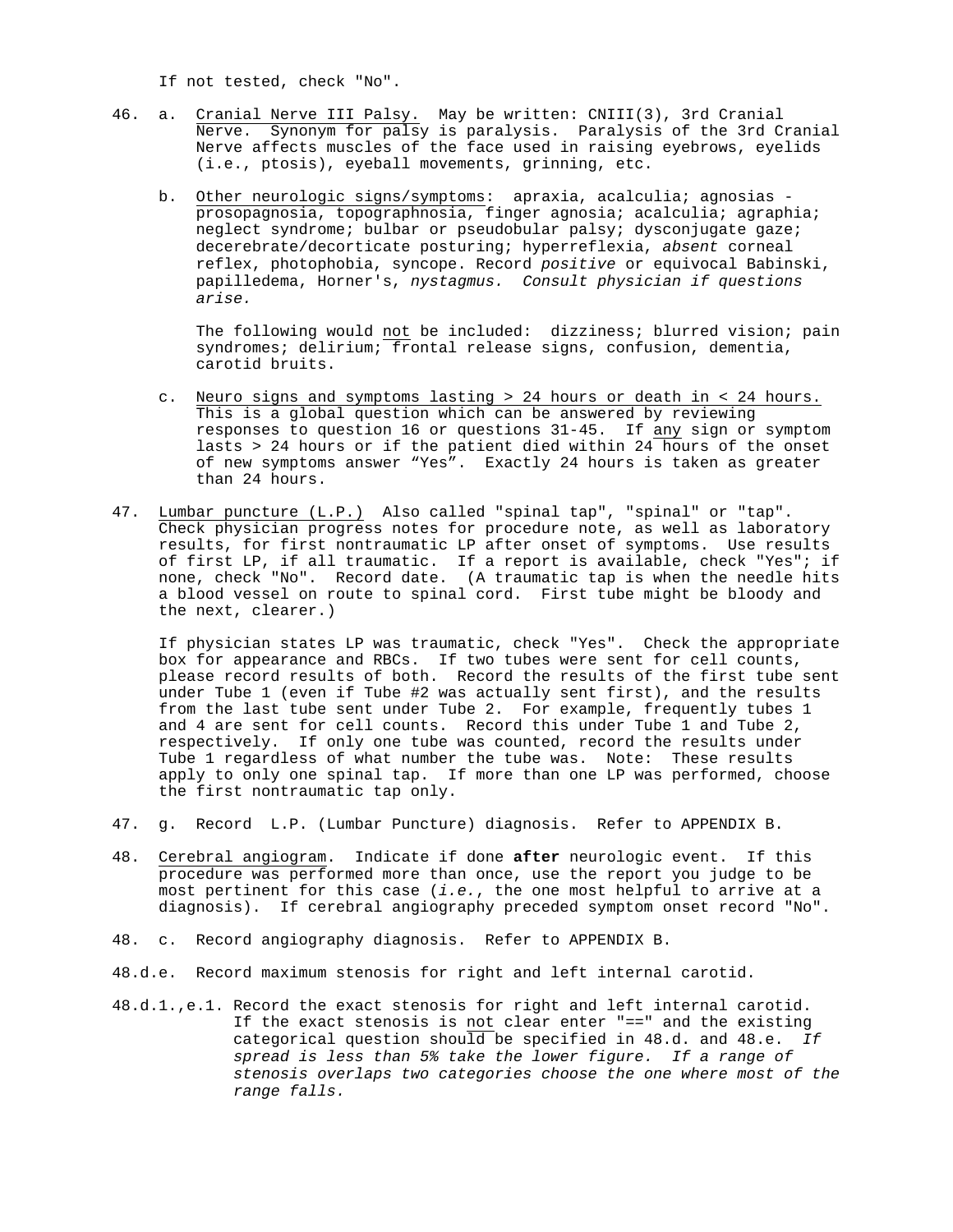*Do not count MRI angiograms as "Yes" here on angiogram unless it is an invasive procedure. However, if a description of brain tissue is included record findings in Question 52. If MRA of neck were done and provided information on the carotid arteries, record this in Question 53.*

- 49., 50. CT Scan (first) and CT Scan (last). This would include ACTA, EMI, CT, CAT scans, but not brain scans of the nuclear imaging (radionuclide) type. Indicate if done. If so, mark appropriate time sequence on form to relate CT to onset of symptoms.
- 49.d., 50.d. Record first and last CT diagnosis. Pick only one diagnosis: focus on the acute event and look for the strongest evidence if there is more than one finding indicated in the report. Refer to APPENDIX B.
- 51. Prehospital CTs/MRIs. There may be evidence of other CT(s)/MRI(s) performed prior to this admission but after the onset of the neurologic event. The interpretation might be recorded in the physician's or consultant's progress notes, or a formal report of that CT/MRI may be in the chart. Frequently, outside CT/MRI Scans will be officially read by the radiologist at the second hospital and dictated as if it were done there. Identify this report by comparing the date of scan to the date of admission. If "Yes", complete Questions b - d.
- 51. d. Record Pre-admission CT diagnosis or MRI. Refer to APPENDIX B. 52. Magnetic Resonance Imaging. Again, if done at any time and reported in the chart, it is important to note the interval between symptom onset and MRI. If this procedure was performed more than once use the report you judge to be most helpful to arrive at a diagnosis (*i.e.* look for the strongest evidence). *If MR angiography provides a description of brain tissue, record information here.*
- 52. d. Record MRI diagnosis. Refer to APPENDIX B.
- 53. B-Mode/Doppler. Also frequently referred to as "non-evasive studies" (of carotids). If done at any time and reported in the chart, indicate the test performed. If this procedure was performed more than once, use the report you judge to be most pertinent for this case (*i.e.*, the one most helpful to arrive at a diagnosis). Another term for B-mode is "real time" scan. *If MRI angiography of the neck were done and it provides information on the carotid arteries, record this here. If both ultrasound and MRA provide measurements of carotid stenosis, pick the more informative test. Consult physician as needed.*
- 53.c.,d. Record Ultrasound diagnosis for left and right internal carotid. Refer to APPENDIX B. Make use of ultrasound done at anytime during this admission and reported in the chart. *See instructions given for Questions 48 above.*
- 53.c.1.,d.1. Record the exact stenosis for right and left internal carotid. If the exact stenosis is not clear enter "==" and the existing categorical question should be specified in Questions 53.c and 53.d.
- 54. Craniotomy. This is any operation performed post event by a neurosurgeon that involves opening the skull. This might be done to evacuate/remove a hematoma, clip an aneurysm, or relieve intracranial pressure, etc. If this procedure was performed more than once, post event, use the report you judge to be most pertinent for this case (*i.e.*, the one most helpful to arrive at a diagnosis). A burr hole is a craniotomy.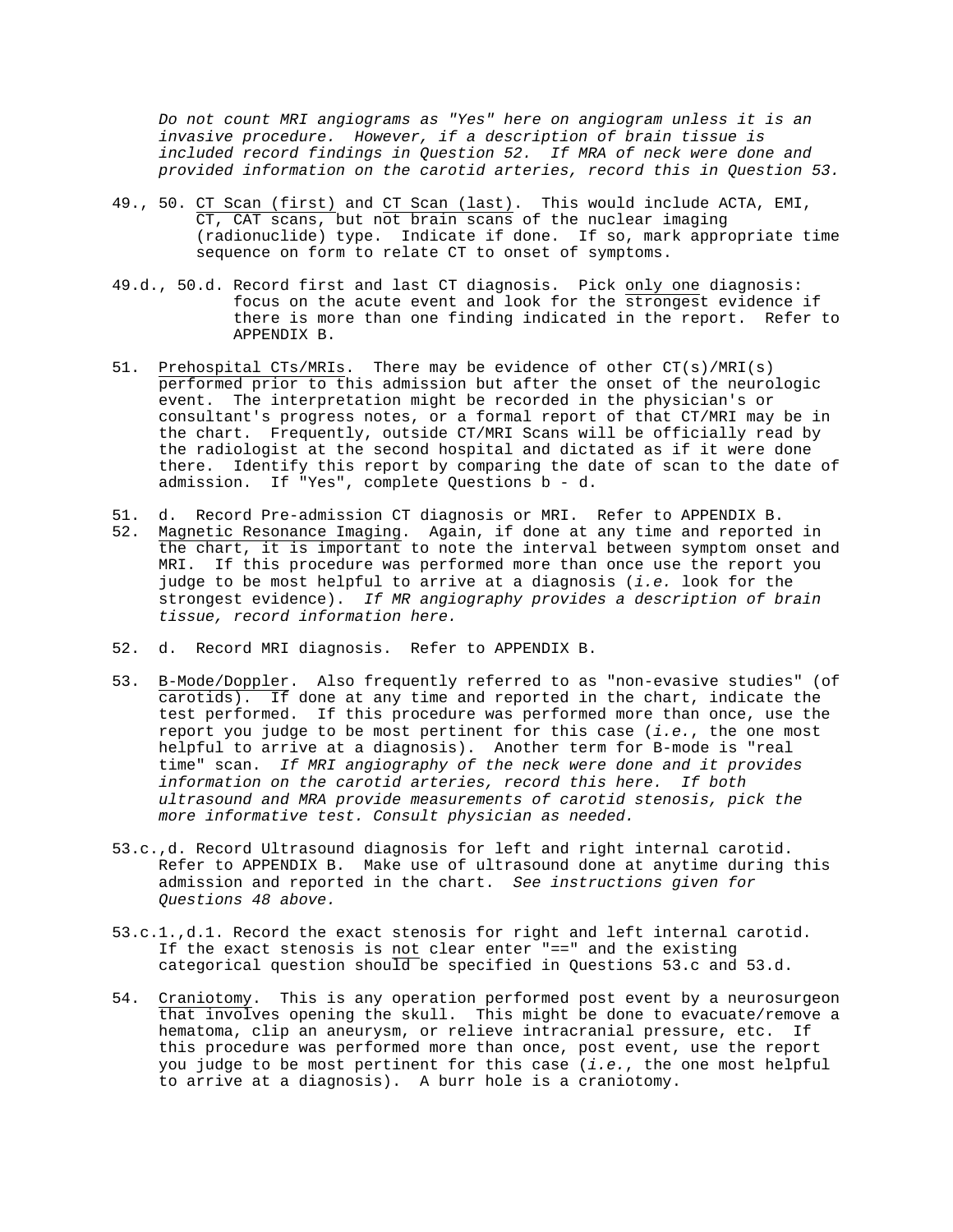54. c. Record Craniotomy diagnosis.

- 55. Autopsy. May be referred to as "post-mortem exam" or "post". First check to see if patient died. If so, in Death Note (last progress note in chart), it should state if permission for autopsy was granted. If autopsy available, photocopy and include in materials for review.
- 55.b-f. Record Autopsy diagnosis.
- 56. Abstractor Number: This is the code number assigned to you *at the Field Center*. It should be filled in each time a chart is abstracted, even one that is ineligible. Double check that your code number has been written in for all the ineligibles since this is a common error.
- 57. Date Abstracted: Fill in the date that the medical record was abstracted *at the Field Center*. Follow the procedure indicated in the General Instructions.
- 58.-62 Record additional forms required by circling "Yes" corresponding to each form required, and "No" for forms not required.

#### APPENDIX A

## TABLE OF RESPONSE

|                           | Ouestion<br>23<br>Stroke | Ouestion<br>26<br>TIA | Ouestion<br>28<br>MΙ |
|---------------------------|--------------------------|-----------------------|----------------------|
| No prior IHD/CHD          | ΝA                       | ΝA                    | NO                   |
| Previous well             | NO                       | NO                    | NO                   |
| No heart disease          | NA                       | ΝA                    | NO                   |
| No adult illness          | NO.                      | NO                    | NO                   |
| Negative medical history  | NO                       | NO                    | NO                   |
| No cardiovascular disease | NO                       | NO                    | NO                   |
| No cardiac problems       | ΝA                       | ΝA                    | NO                   |
| No neurological problems  | NO                       | NO                    | NA                   |
| $PRIND < 24$ hours        | NO.                      | YES                   | NA                   |
| PRIND > 24 hours          | YES                      | NO                    | ΝA                   |

BY TYPE OF PAST HISTORY

NA = Not applicable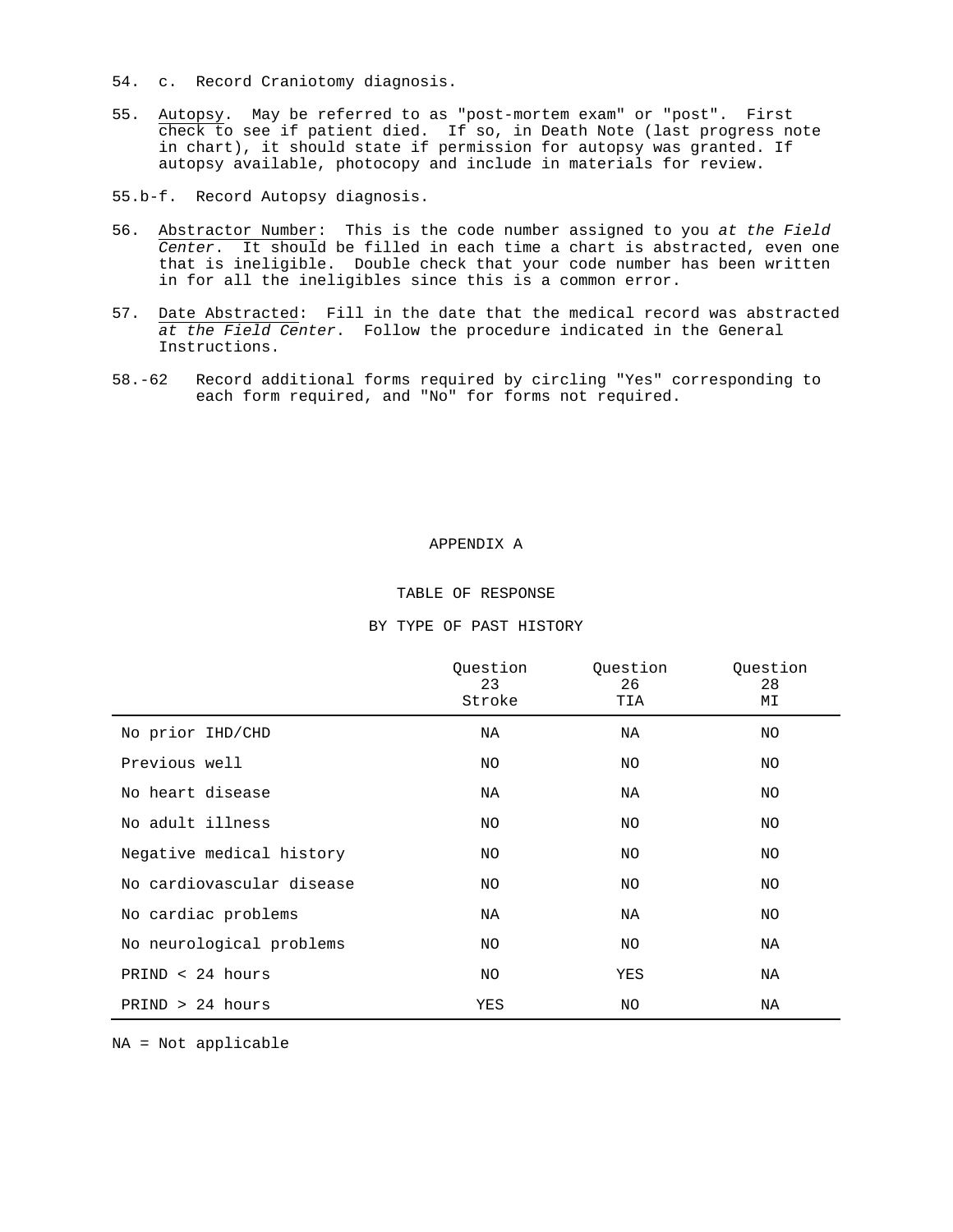#### APPENDIX B

#### *DETAILED INSTRUCTIONS FOR QUESTIONS 47 - 54*

Physician review is required for coding of procedures performed to assist in making the diagnosis of stroke and cerebral hemorrhage. You will record results of specific tests and diagnoses into the space provided on Questions 47-54. Review the available data and enter the appropriate diagnostic code in Items 47.g, 48.c, *48.d, 48.e*, 49.d, 50.d, 51.d, 52.d, 53.c-d., and 54.c. A complete list of diagnostic definitions is attached. In addition, there are specific examples and instructions for each code on the following pages.

Some similarities exist for all procedure codes except autopsy. For instance, any "normal study" will be coded as A (except for a normal CT done within 24 hours of symptom onset). In addition, there will be two possible responses for "nonstroke" pathology for each procedure. The first will include "exclusionary findings". These refer to specific diagnoses, whose presence would eliminate a possible stroke case from analysis. These include disease processes such as CNS tumor, infection, vasculitis and head trauma which may mimic stroke by producing focal neurologic signs and symptoms. These exclusions are described on the last page of the stroke criteria and mentioned specifically under each procedure below. Exclusionary diagnoses are coded as B for all procedures. The second type of nonstroke pathology includes all other types of unrelated findings and should only be coded if none of the other categories apply. This category is called "unrelated pathology" and coded C for all procedures with the exception of autopsy.

#### L.P. (Lumbar Puncture)

A. Normal study. All of the following must be true, if the specified test was performed:

spinal fluid is clear and colorless

WBC < 10, at least 90% mononuclear unless traumatic, then expect 1 WBC:700 RBC

protein normal

glucose normal

RBC should be < 100; unless traumatic; then must decrease between 1st and last tube. Clotted blood indicates traumatic tap as well.

Other studies done, should be normal. This includes cultures, AFB, cryptoantigen, myelin basic protein, oligoclonal bands, protein electrophoresis.

## B. Exclusionary criteria include:

infection - increased WBC without evidence of old hemorrhage; (+) cultures; (+) AFB, (+) VDRL, or (+) crypto antigen Neoplasm - (+) cytology with or without increased protein

Only use this response if it appears likely that the stroke was caused by this pathology.

C. Unrelated pathology includes: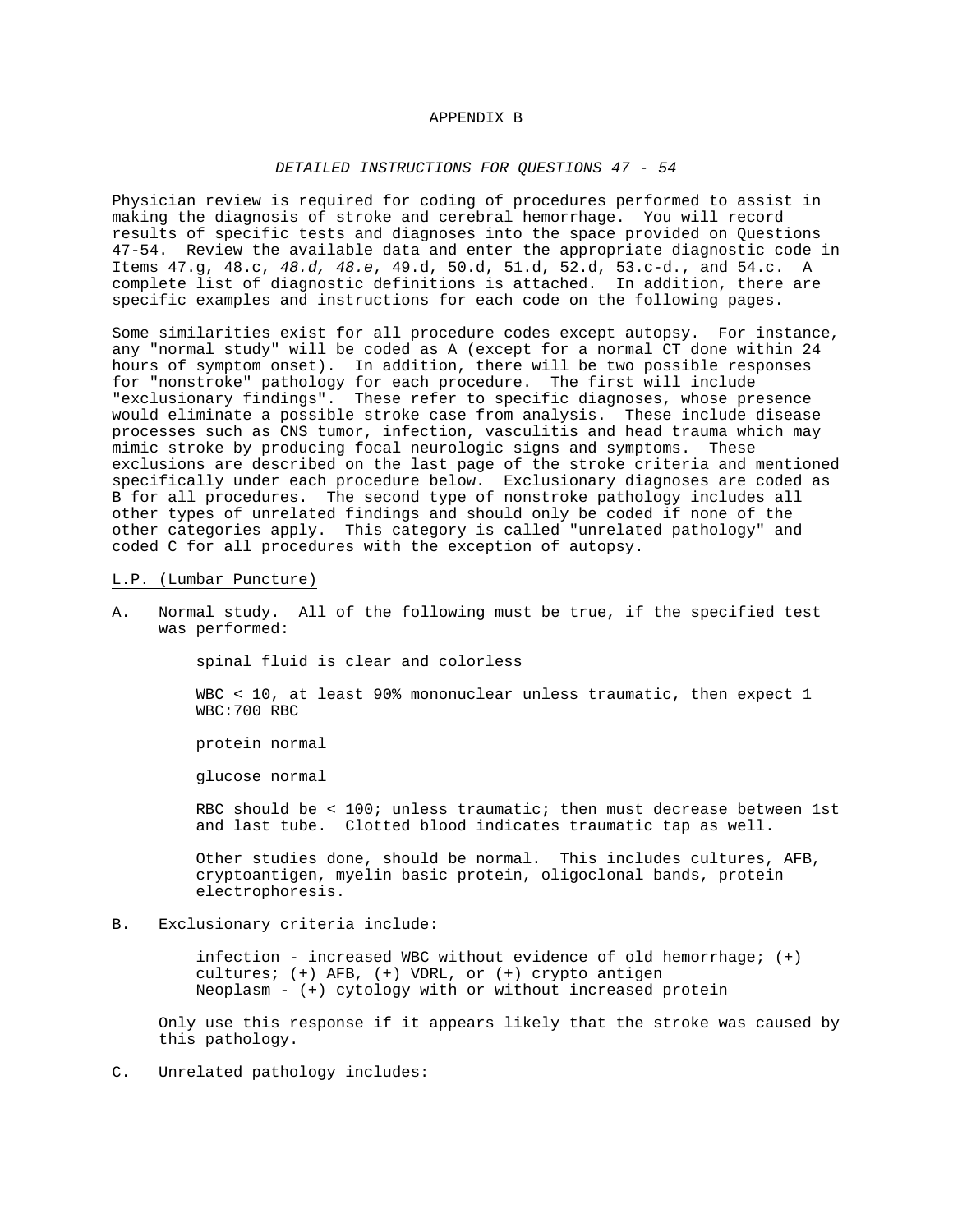traumatic tap - grossly bloody or pinked tinged fluid that clears by final tube. Associated with proportionate increased WBC (1:700 CBC) and increased protein

D. Bloody, Nontraumatic; xanthochromia

## Angiography

- A. Normal study no abnormalities identified
- B. Exclusionary pathology

Neoplasm - may be described as tumor blush or displacement of vessels due to "avascular mass"

Vasculitis - including moya moya

Subdural hematoma

Ruptured AVM

C. Unrelated pathology:

Unruptured aneurysm or AVM

Carotid artery stenosis/ulceration

Vertebrobasilar artery disease - including stenosis/tortuousity

- D. Aneurysm this should be described in vicinity of recent hemorrhage or associated with clot.
- E. Avascular mass without evidence ruptured aneurysm/AVM

Stenosis: Fill in appropriate code for both right and left internal carotids. If more than one lesion, select most stenotic plaque within internal carotid. The following qualitative terms should be answered as follows:

| Term                                  | Answer            |
|---------------------------------------|-------------------|
| Slight/Mild/Minimal                   | $0 - 29$          |
| Moderate                              | $30 - 69$         |
| Subtotal/high grade/tight/significant | 70 - 89%          |
| Severe (occluded = $100\$ )           | > or equal to 90% |

Computerized Tomography (CT)

- A. Normal study must check timing to determine when study was done in relation to symptom onset. If < 48 hours and normal, code D.
- B. Exclusionary pathology includes:

tumor; evidence of trauma such as fractured bones, coup and contrecoup injuries, soft tissue swelling over area of hematoma; subdural hematoma, epidural hematoma, and abscess or granuloma.

C. Unrelated pathology or findings include:

old stroke

old surgery

unruptured aneurysm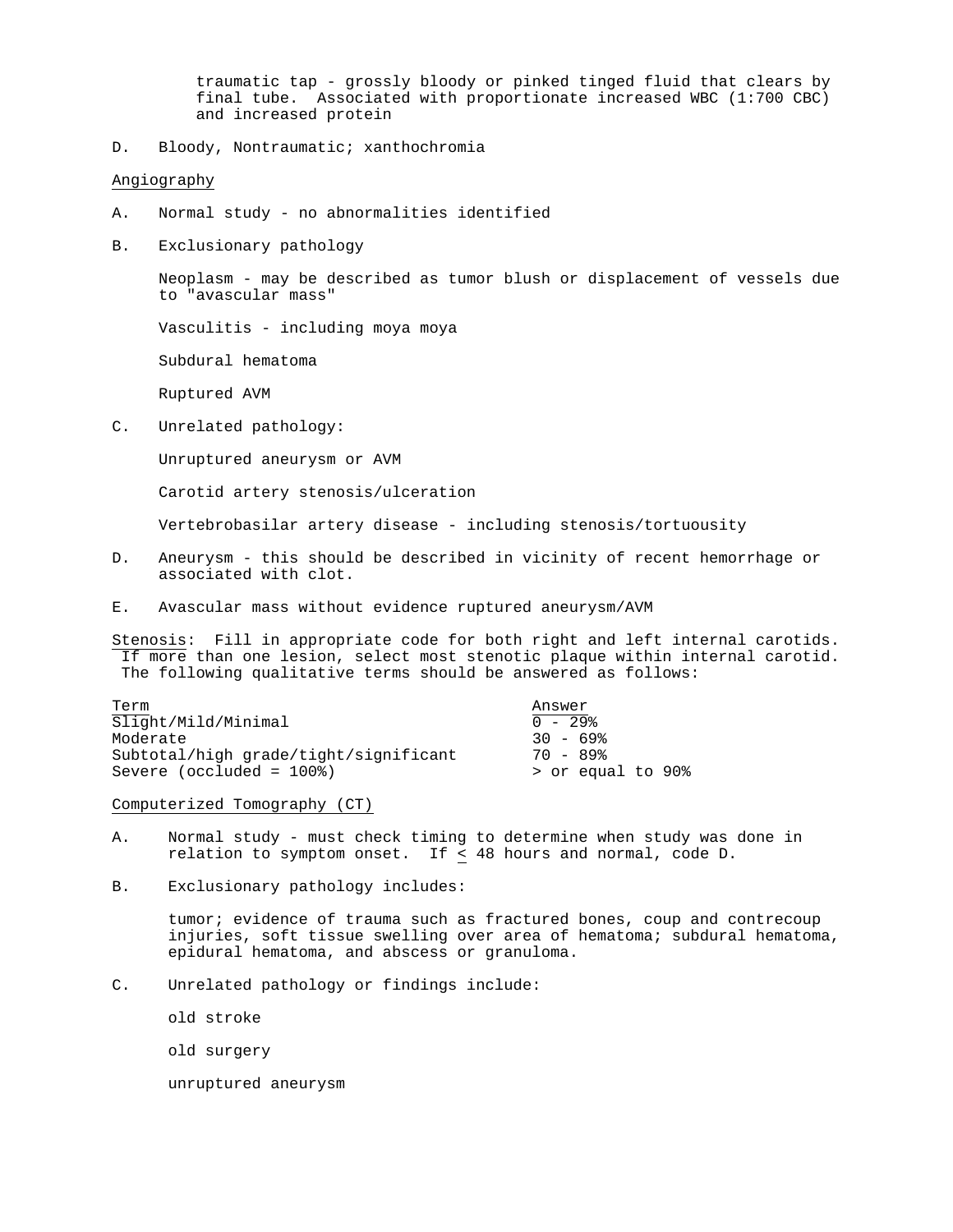generalized atrophy, encephomalacia description of old surgery hydrocephalus normal variants - cavum septum pellucidum, calcification of falx/tentorim

- D. Normal study, but done within 48 hours of symptom onset.
- E. Subarachnoid hemorrhage blood seen in Fissure of Sylvius, between the frontal lobes, in basal cisterns or within a ventricle with no associated intraparenchymal hematoma
- F. Intracerebral hematoma blood clot within the brain parenchyma. Occasionally these occur within secondary rupture into the ventricle or subarachnoid space. "Hypertensive" or "spontaneous hemorrhage" would be included. Typical locations include basal ganglia, cerebellum, thalamus and pons. Traumatic = "No".
- G. Ischemic infarction these are described as areas of low density (attenuation) in a typical vascular distribution. There should be no evidence of hemorrhage or subarachnoid hemorrhage. If "possible" infarction, use your best judgment of the quality of evidence and radiogist's language. Hemorrhagic infarction should be recorded as "Infarction" if it is clear infarction preceded. If unclear, use best judgment.
- MRI see CT. Also exclusionary pathology includes M.S. plaques.

U.S. - The following qualitative terms should be answered as follows:

| Term                                  | Answer            |
|---------------------------------------|-------------------|
| Slight/Mild/minimal                   | $0 - 29$          |
| Moderate                              | $30 - 69$         |
| Subtotal/high grade/tight/significant | $70 - 89$         |
| Severe (occluded = $100\$ )           | > or equal to 90% |
| Craniotomy                            |                   |

- A. Normal
- B. Exclusionary pathology includes

tumor, subdural hematoma, epidural hematoma, trauma, abscess, AVM

- C. Unrelated pathology includes incidental aneurysm/AVM
- D. Ruptured aneurysm should describe evidence for recent bleed, or clot
- E. Intracerebral hematoma if source is related to ruptured aneurysm, code D. If there is no apparent source and blood is primarily intraparenchymal, code E.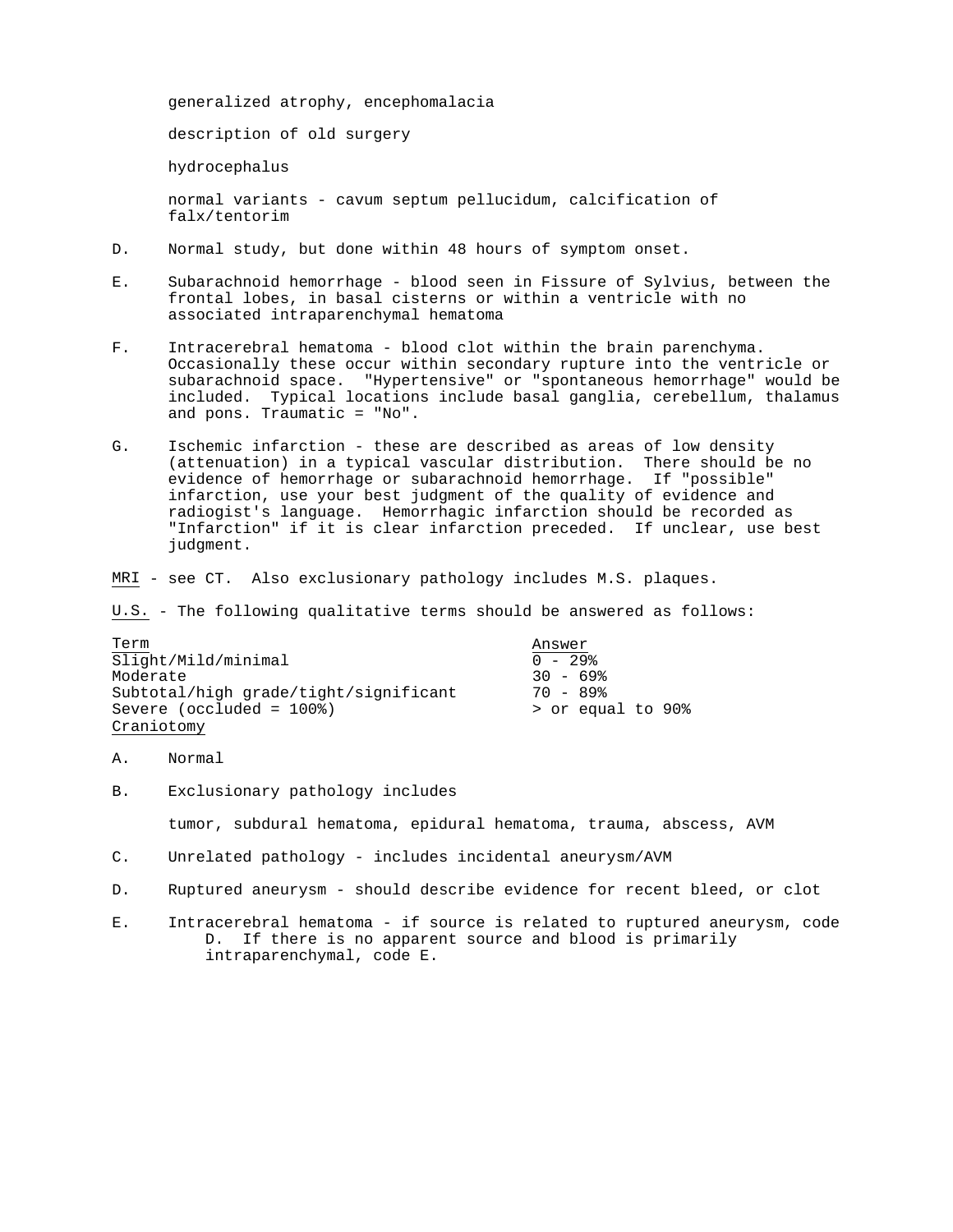# APPENDIX C HOSPITAL CODES (7.22.03)

| <b>Forsyth County</b> |                                      |                      |              |
|-----------------------|--------------------------------------|----------------------|--------------|
|                       | Name                                 | <b>Hospital Type</b> | <b>Notes</b> |
| 11                    | North Carolina Baptist               | Teaching             |              |
| 12                    | Forsyth County Memorial              | Non teaching         |              |
| 13                    | <b>Medical Park</b>                  | Non teaching         |              |
| 96                    | Hospital outside study area          |                      |              |
| <b>Jackson</b>        |                                      |                      |              |
| 21                    | University of Mississippi Med Center | Teaching             |              |
| 22                    | Veterans Administration Hospital     | Teaching             |              |
| 23                    | St. Dominic's Hospital               | Non teaching         |              |
| 24                    | Central Mississippi Med Center       | Non teaching         |              |
| 25                    | Mississippi Baptist Hospital         | Non teaching         |              |
| 26                    | River Oaks Hospital                  | Non teaching         |              |
| 27                    | Madison County Med Center            | Non teaching         | JHS only     |
| 28                    | <b>Rankin Medical Center</b>         | Non teaching         | JHS only     |
| 97                    | Hospital out of study area           |                      |              |
| Minneapolis           |                                      |                      |              |
| 30                    | Abbott-Northwestern                  | Teaching             |              |
| 31                    | Riverside Medical Center             | Teaching             |              |
| 32                    | Fairview-Southdale                   | Non teaching         |              |
| 33                    | Fairview-Ridges                      | Non-teaching         | Closed       |
| 34                    | Hennepin County Med. Center          | Teaching             |              |
| 35                    | Mercy Hospital                       | Non teaching         |              |
| 36                    | Methodist Hospital                   | Teaching             |              |
| 37                    | Metropolitan                         | Non teaching         | Closed       |
| 38                    | Midway                               | Non teaching         | Closed       |
| 39<br>Mt. Sinai       |                                      | Non teaching         | Closed       |
| 40                    | North Memorial                       | Teaching             |              |
| 41                    | St. Paul Ramsey                      | Non teaching         | Closed       |
| 42                    | St. John's Northeast                 | Non teaching         | Closed       |
| 43                    | St. Mary's                           | Non teaching         | Closed       |
| 44                    | Unity                                | Non teaching         |              |
| 45                    | University of Minnesota Hospital     | Teaching             |              |
| 46                    | VA Hospital                          | Teaching             |              |
| 47                    | Fairview                             | Non teaching         |              |
| 48                    | Phillips Eye Institute               | Non Teaching         |              |
| 98                    | Hospital out of study area           |                      |              |
| Washington Co.        |                                      |                      |              |
| 51                    | <b>Washington County Hospital</b>    | Non teaching         |              |
| 52                    | Western Maryland Center              | Non Teaching         |              |
| 53                    | VA Medical Center, WV                | Non Teaching         |              |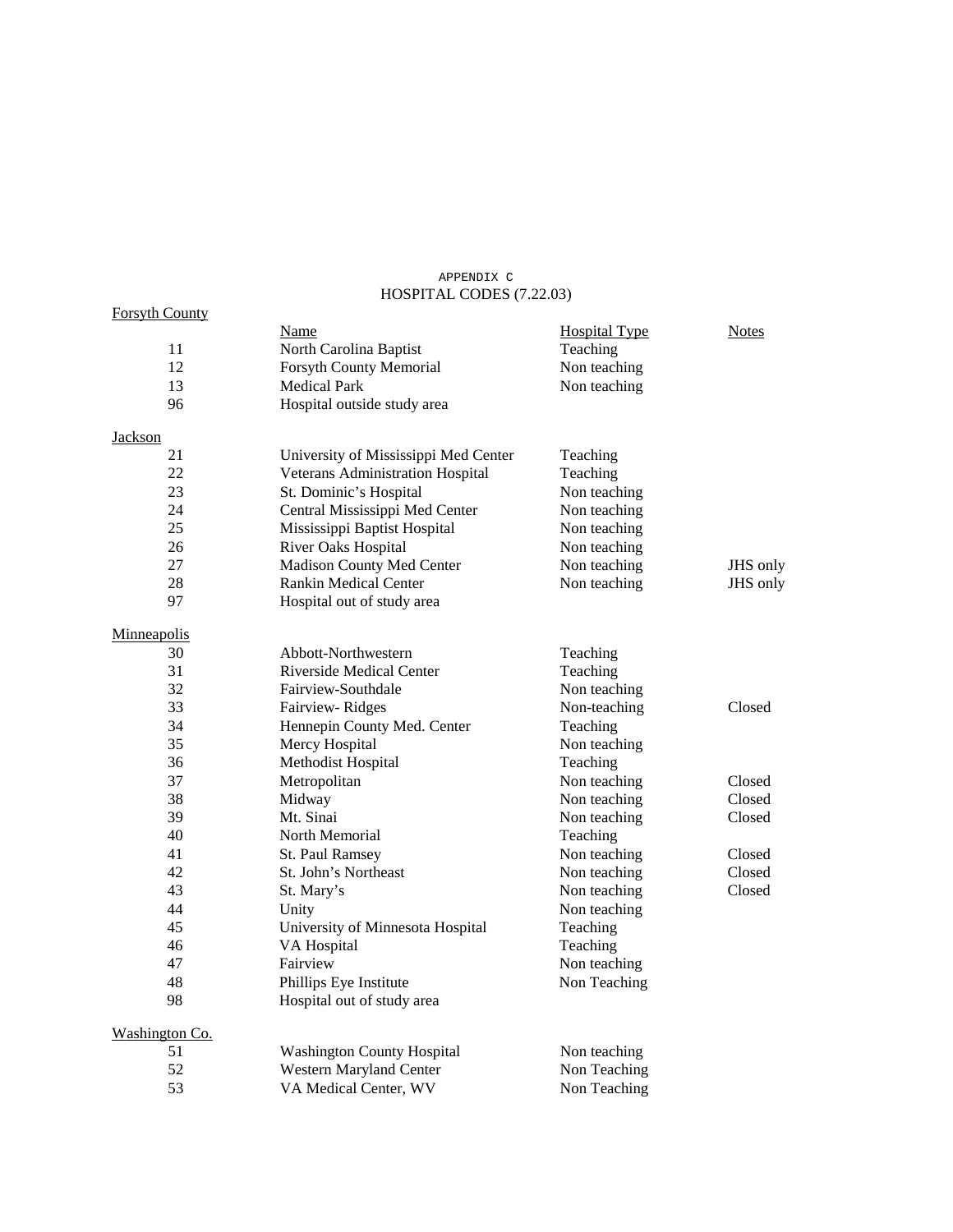| 54 | University of Maryland       | Teaching     |
|----|------------------------------|--------------|
| 55 | Frederick Memorial           | Non teaching |
| 56 | Johns Hopkins Hospital       | Teaching     |
| 57 | Washington Hospital Center   | Non Teaching |
| 58 | George Washington University | Teaching     |
| 59 | Georgetown University        | Teaching     |
| 60 | Saint Joseph Medical Center  | Non teaching |
| 61 | <b>Washington Adventist</b>  | Non teaching |
| 62 | Sinai Hospital               | Non teaching |
| 63 | <b>Union Memorial</b>        | Non Teaching |
| 99 | Hospital out of study area   |              |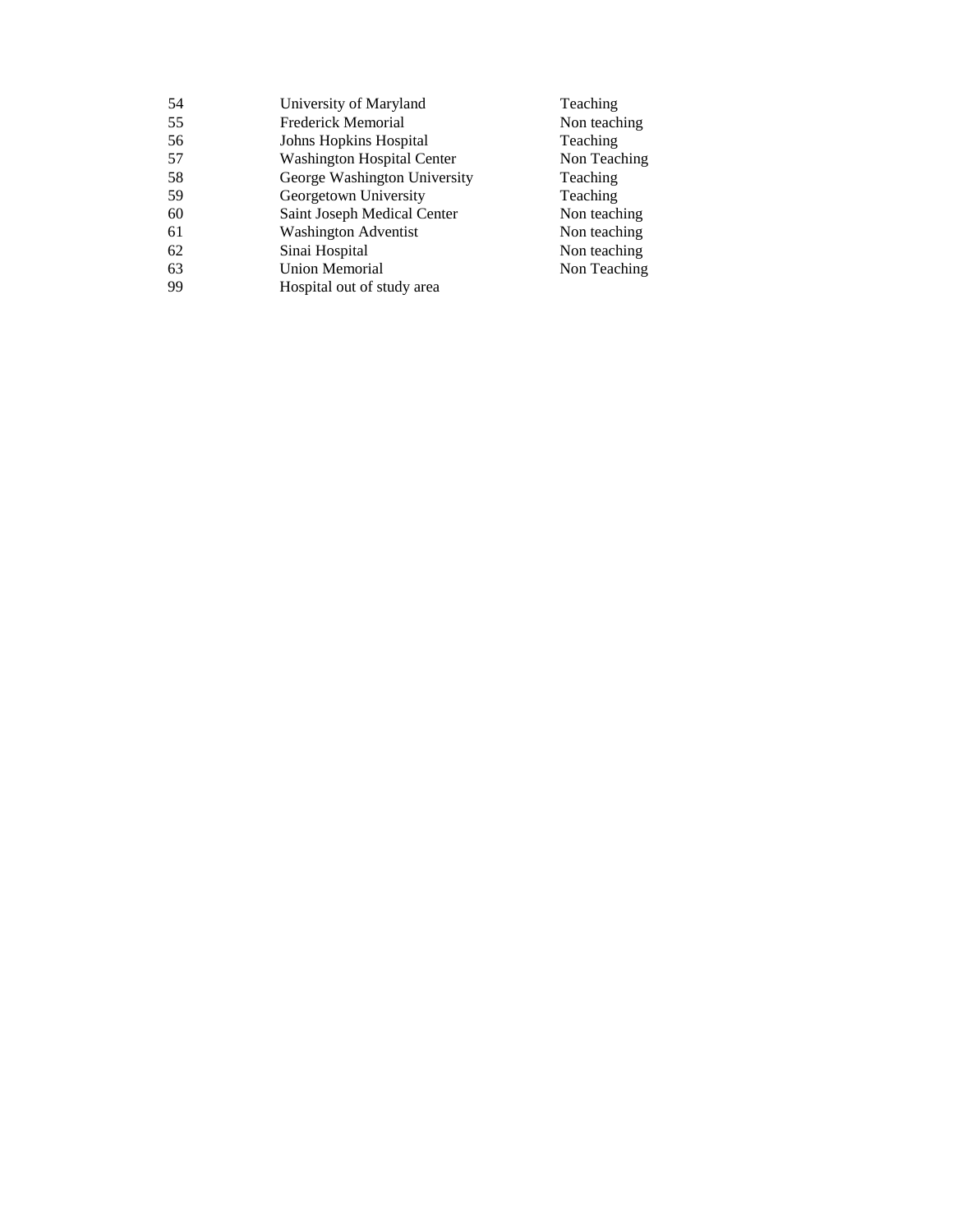#### COMA

In general, the coma exam is very simple. Most neurologists will comment on five things:

1) Level of consciousness - (stupor, lethargy, coma: *i.e.*, Question 35).

2) Pupillary position and reactivity -- (not on STR Form - can put under Question 46 "Other")

3) Extraocular response -- to either Doll's maneuver or ice water (not on stroke form may list under Question 46 as "Other")

4) Tone and posturing (list under Question 46)

5) Breathing pattern (list under Question 46)

Only one of these five points are considered in the stroke form.

What is more important when coma is present is how to interpret the other symptoms requested by the stroke form. As a general rule, a person in a coma in unable to experience symptoms. This includes headache, vertigo and double vision, etc. Most signs are unable to be elicited because of the comatose state. For instance, if someone is in a coma, he/she cannot talk. An examiner, (physician, etc.) therefore cannot assess whether or not a comatose patient is aphasic. Therefore, the correct response for aphasia during coma is unknown, which is recorded as "No".

On some occasions, focal signs are obvious -- even in coma. If a patient is spontaneously moving one side of his body, or withdraws to stimuli on one side but not the other; this asymmetry would constitute hemiparesis, or weakness on one side. On a Q by Q basis, the following principles apply when coma is present:

31) HA at onset - may be present prior to coma onset.

32) Vertigo - may be present prior to coma.

33) Seizures - these may occur at any time in association with CNS injury. Please note, however, that deceases LOC is normal following a seizure and is called a "postictal" state. If the "coma" under consideration refers only to the postictal state mark "No" under coma.

34) Meningeal Signs - these can be tested and determined despite the presence of coma. If present, mark "Yes".

36) Aphasia - in the setting of coma this cannot be assessed. Always mark "No" unless there is evidence of aphasia prior to or following coma. In all other circumstances mark "No".

38) Hemianopia - cannot be tested if patient is comatose. In stupor or lethargy, if there is asymmetry in response to visual threat, mark "Yes".

39) Diplopia - it is common for semi-comatose patients to have "dysconjugate gaze". Do not consider this "Yes" unless the patient, prior to or following coma, was able to complain of double vision.

40) Dysphagia/Dysarthria/Dysphonia - cannot test in coma. Ignore absent gag reflex when there is coma.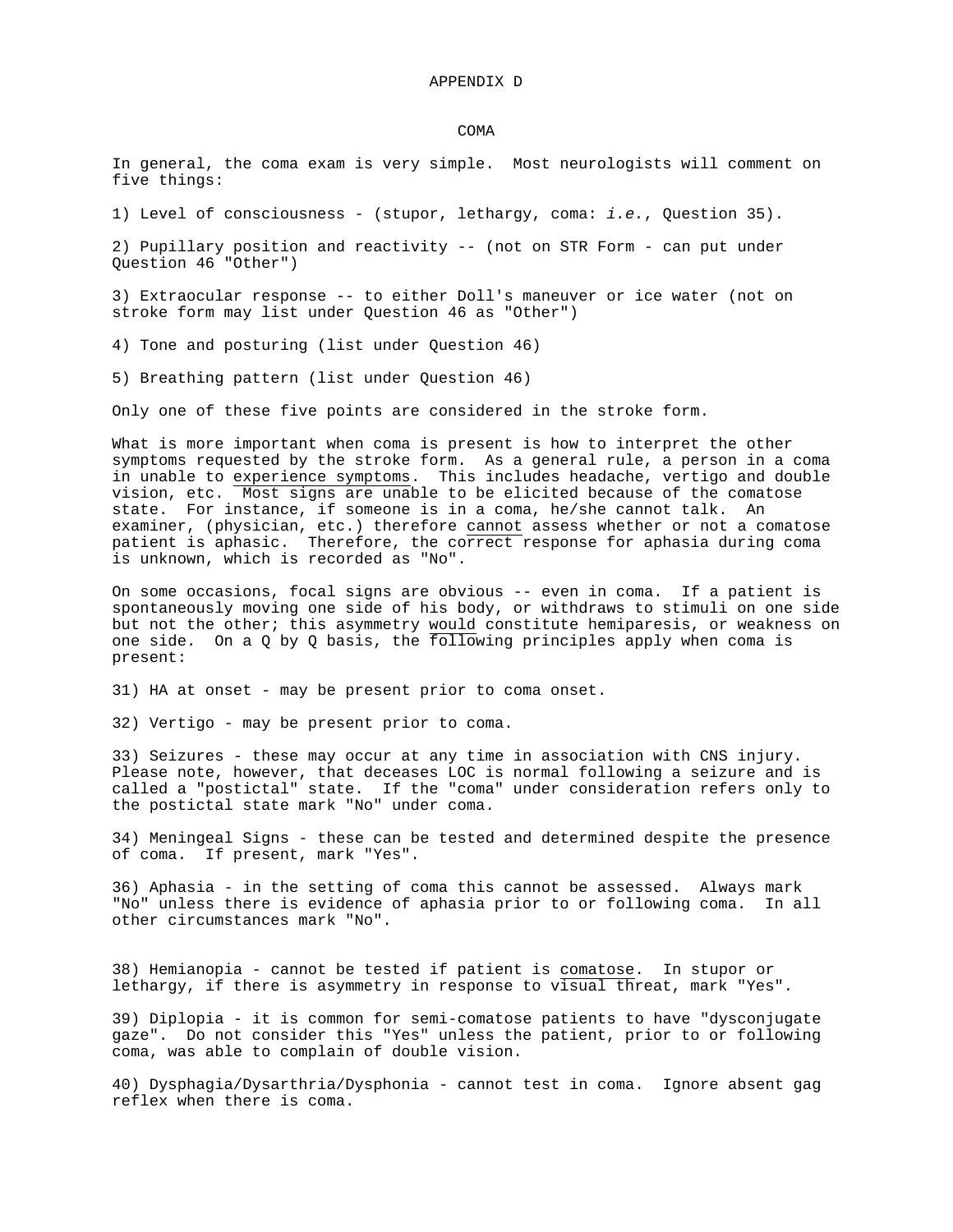41) Weakness of face - Central VII may be mentioned and can be recorded. Otherwise mark "No" when there is coma.

42) Weakness of limbs - mark "Yes" in coma only if there is asymmetry in response to painful stimuli and spontaneous movements.

43) Facial sensation - probably not testable when there is coma unless specifically established by clinician.

44) Sensory loss of limbs - answer "Yes" in coma only if there is obvious asymmetry between sides. This may be difficult to distinguish from weakness. If the patient grimaces to pain on one side and withdraws on that side, but has no response to pain on the other side (no withdrawal and no grimaces) mark "Yes."

45) Gait - obviously cannot be tested in comatose patient - mark "No".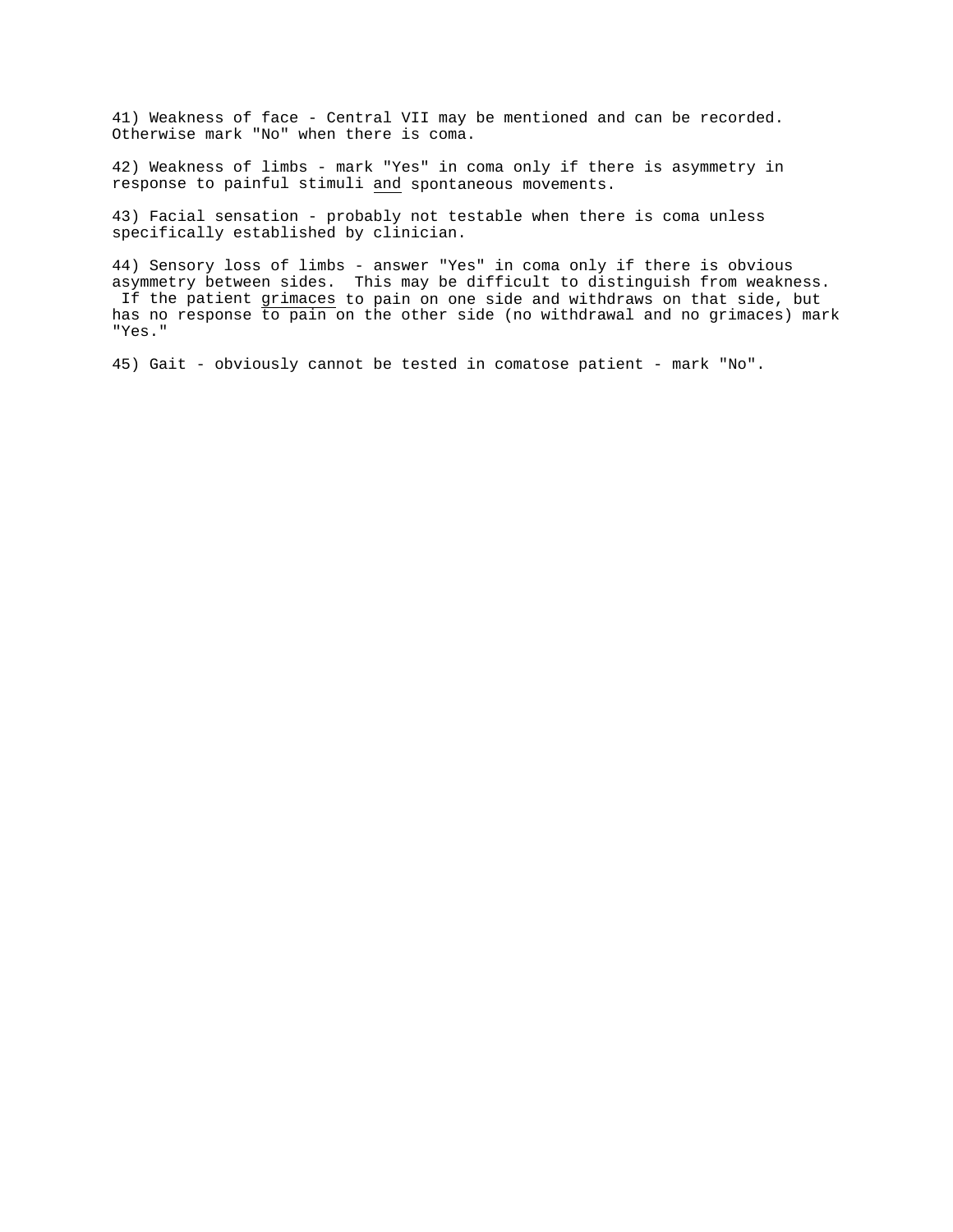#### STROKE

## 3.3.2. Stroke

This section describes the ARIC diagnostic criteria used to define strokes. Stroke is broadly defined as a clinical syndrome consisting of a constellation of neurological findings, sudden or rapid in onset, which persist for more than 24 hours or lead to death. This definition excludes *events* whose neurologic findings are due to traumatic, metabolic, toxic, vasculitic, neoplastic, or infectious processes of the central nervous system. Based upon objective diagnostic or pathologic findings, strokes are subcategorized into five major categories: (1) Subarachnoid hemorrhage, (2) Brain hemorrhage, (3) Brain infarction, thrombotic, (4) Brain infarction, non-carotid embolic, and (5) Stroke of undetermined type.

## 3.3.2.1. Definite Subarachnoid Hemorrhage (SAH)

Evidence in the patient's clinical record of sudden or rapid onset of neurologic symptoms lasting for more than 24 hours or leading to death, plus must meet the criteria specified under at least one of the four paragraphs below:

- 1. Meets criteria (a) and (b) below:
	- a) Angiographic identification of a saccular aneurysm as the source of bleeding (*e.g.*, demonstration of a clot adjacent to aneurysm or reduced caliber of otherwise normal vessels), or
	- b) Blood (not traumatic) tap or xanthochromic spinal fluid, or
- 2. Demonstration by computerized tomography or magnetic resonance imaging of a blood clot in Fissure of Sylvius, between the frontal lobes, in basal cisterns, or within a ventricle, with no associated intraparaenchymal hematoma, or
- 3. Demonstration at surgery of a bleeding saccular aneurysm, or
- 4. Demonstration at autopsy of recent bleeding of a saccular aneurysm.

#### 3.3.2.2. Probable Subarachnoid Hemorrhage

Evidence in the patient's clinical record of sudden or rapid onset of neurologic symptoms lasting for more than 24 hours or leading to death, plus must meet either criteria (1.) or criteria (2.) and (3.) below:

- 1. a) Angiographic identification of a saccular aneurysm as the source of the bleeding (*e.g*., demonstration of a clot adjacent to aneurysm or reduced caliber of otherwise normal vessels) and
	- b) Spinal tap was either not done or was traumatic, or missing or
- 2. One or more of the following symptoms or signs occurred within minutes or a few hours after onset:
	- a) Severe headache at onset, or severe headache when first conscious after hospital admission;
	- b) Depression of state of consciousness;
	- c) Evidence of meningeal irritation;
	- d) Retinal (subhyaloid) hemorrhages and
- 3. Bloody (not traumatic) tap or xanthochromic spinal fluid.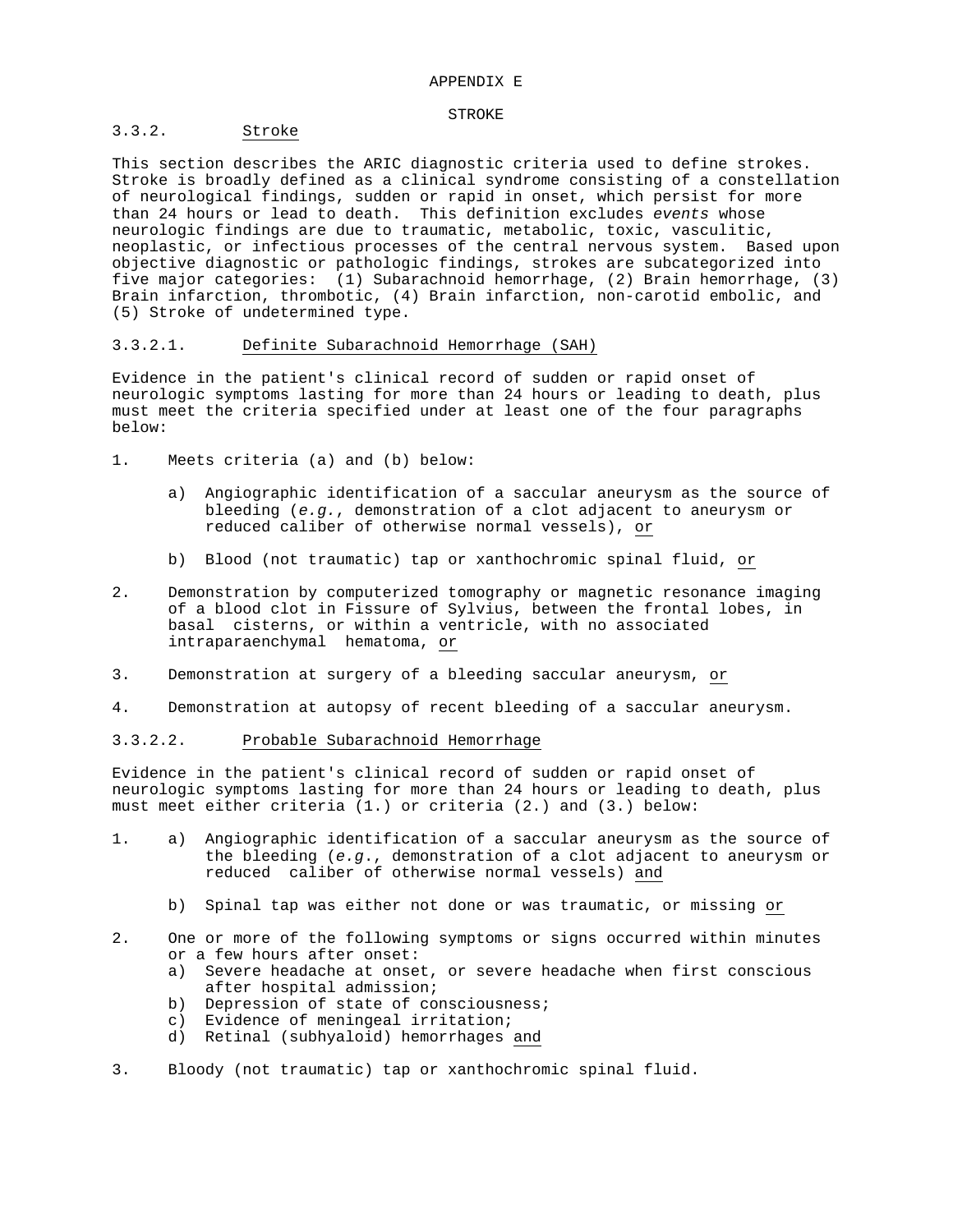## 3.3.2.3 Definite Brain Hemorrhage (IPH)

Evidence in the patient's clinical record of sudden or rapid onset of neurologic symptoms lasting for more than 24 hours or leading to death, plus must meet the criteria specified under at least one of the three paragraphs below:

- 1. Demonstration of definite intracerebral hematoma by computerized tomography, or magnetic resonance imaging *e.g.*, an area of increased density, such as seen with blood, density, such as seen with blood,
- 2. Demonstration at autopsy or surgery of intracerebral hemorrhage, or
- 3. Evidence in the patient's clinical record that meet criteria (a),  $(b)$ ,  $(c)$ , and  $(d)$  below:
	- a) One major or two minor neurological signs or symptoms from the following list that lasted at least 24 hours or until the patient died:

Major Hemiparesis involving two or more body parts Homonymous hemianopia Aphasia

Minor Diplopia Vertigo or gain disturbance Dysarthia or dysphagia or dysphonia Unilateral numbness involving two or more body parts

and

- b) Bloody (not traumatic tap) or xanthochromic spinal fluid, and
- c) Cerebral angiography demonstrates an avascular mass effect and no evidence of aneurysm or arteriovenous malformation, and
- d) No computerized tomography/magnetic resonance imaging was performed or the CT/MRI was technically inadequate.

## 3.3.2.4 Probable Brain Hemorrhage

Evidence in the patient's clinical record of sudden or rapid onset of neurologic symptoms lasting for more than 24 hours or leading to death, plus must meet all criteria (1.), (2.), (3.), and (4.) below:

- 1. One major or two minor neurological signs or symptoms listed in Section 3.3.2.3, Number 3 above that lasted at least 24 hours or until the patient died, and
- 2. Decreased level of consciousness or coma that lasted at least 24 hours or until the patient died, and
- 3. Blood (not traumatic tap) or xanthochromic spinal fluid, and
- 4. No computerized tomography/magnetic resonance imaging was performed or the CT/MRI was technically inadequate.
- 3.3.2.5 Definite Brain Infarction, Thrombotic (TIB)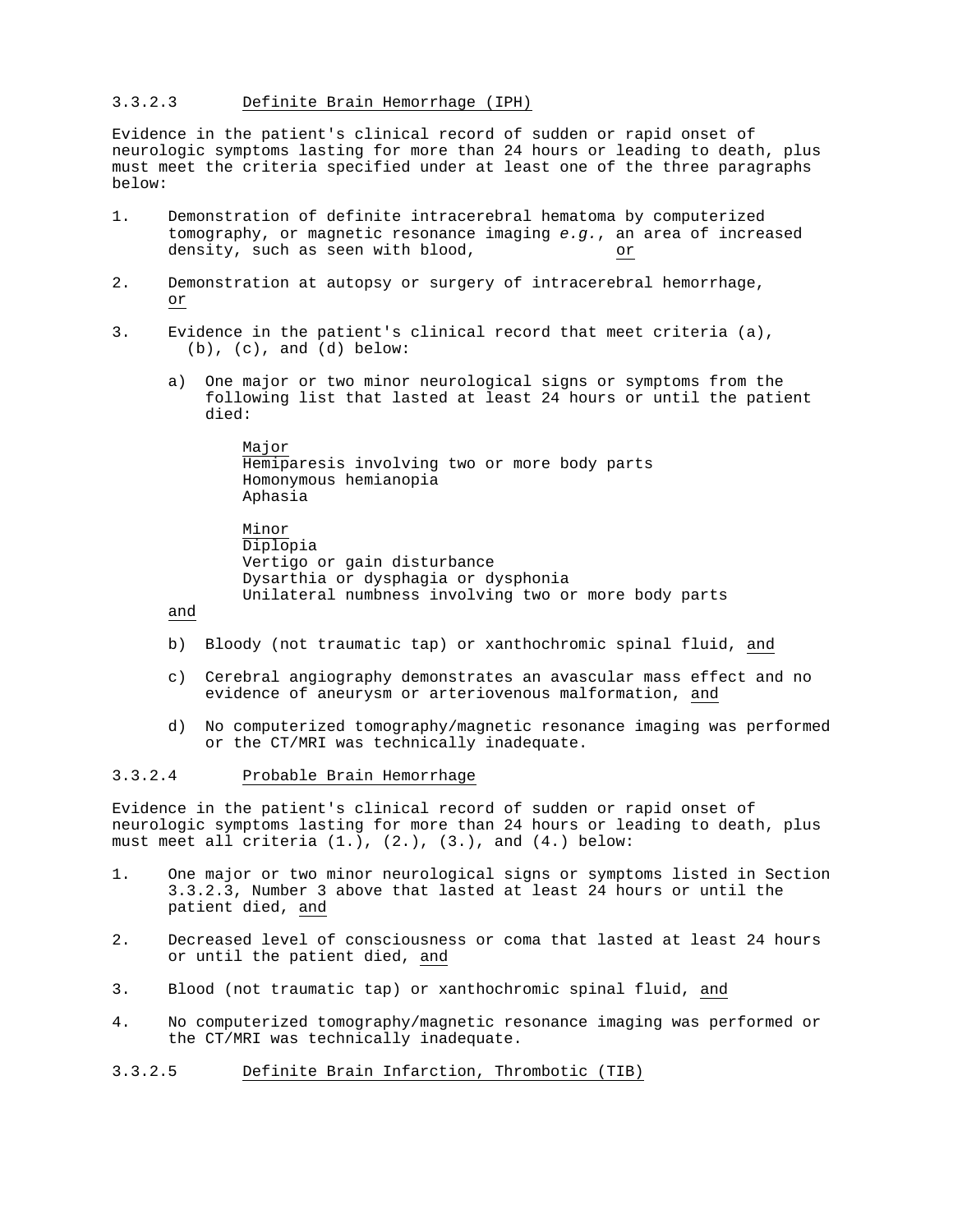Evidence in the patient's clinical record of sudden or rapid onset of neurologic symptoms lasting for more than 24 hours or leading to death, plus must meet the criteria specified under at least one of the two paragraphs below:

- 1. Demonstration at autopsy of nonhemorrhagic infarct in brain, or
- 2. Evidence in the patient's clinical record that meet criteria (a) and (b) below:
	- a) One major or two minor neurological signs and symptoms that lasted at least 24 hours or until the patient died:

Major Hemiparesis involving two or more body parts Homonymous hemianopia Aphasia

Minor Diplopia Vertigo or gait disturbance Dysarthria or dysphagia or dysphonia Unilateral numbness involving two or more body parts and

b) Computerized tomography or MRI shows "infarct" or an area of decreased density which may indicate edema or ischema, with no evidence of hemorrhage.

## 3.3.2.6 Probable Brain Infarction, Thrombotic

Evidence in the patient's clinical record of sudden or rapid onset of neurologic symptoms lasting for more than 24 hours or leading to death, plus must meet al criteria (1.), (2.), and (3.) below:

- 1. One major or two minor neurological signs or symptoms listed in Section 3.3.2.5 (a) above that lasted at least 24 hours or until the patient died, and
- 2. Demonstration of negative or nonspecific findings and no evidence of hemorrhage by computerized tomography or MRI performed in the first 48 hours after the onset of symptoms or signs, and
- 3. A spinal tap was either not done, or was a traumatic tap, or yielded clear, colorless spinal fluid.

## 3.3.2.7 Definite Brain Infarction, Non-carotid Embolic (EIB)

Evidence in the patient's clinical record of sudden or rapid onset of neurologic symptoms lasting for more than 24 hours or leading to death, plus must meet the criteria specified under at least one of the two paragraphs below:

- 1. Demonstration at autopsy of:
	- a) An infarcted area (bland or hemorrhagic) in the brain, and
	- b) A source of emboli in a vessel of any organ, or an embolus in the brain, and
- 2. Evidence in the patient's clinical record that meet criteria (a), (b), and (c) below:
	- a) One major or two minor neurological signs and symptoms that lasted at least 24 hours or until the patient died: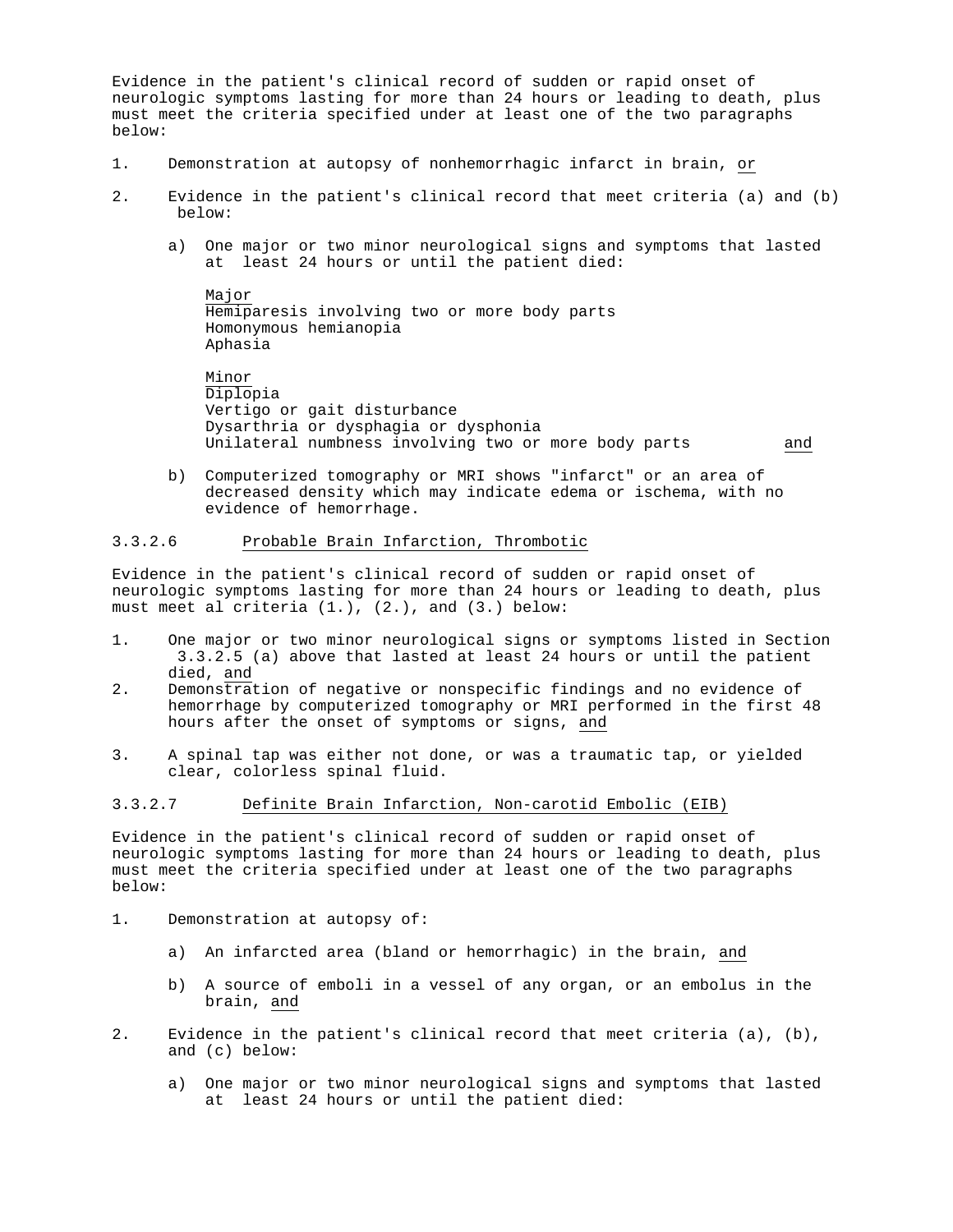Major Hemiparesis involving two or more body parts Homonymous hemianopia Aphasia Minor Diplopia Vertigo or gait disturbance Dysarthria or dysphagia or dysphonia Unilateral numbness involving two or more body parts and

b) Establishment of a likely source for cerebral embolus, *e.g*.:

Valvular heart disease (including prosthetic heart valve) Atrial fibrillation or flutter Myocardial infarction Cardiac or arterial operation or procedure Cardiac myxoma Bacterial endocarditis and

c) Computerized tomography or magnetic resonance imaging shows an area of decreased density which may indicate edema or ischemia, with no evidence of hemorrhage.

# 3.3.2.8 Probable Brain Infarction, Non-carotid Embolic

Evidence in the patient's clinical record of sudden or rapid onset of neurologic symptoms lasting for more than 24 hours or leading to death, plus must meet all criteria  $(1.), (2.), (3.),$  and  $(4.)$  below:

- 1. One major or two minor neurological signs or symptoms listed in Section 3.3.2.7 (a) above that lasted at least 24 hours or until the patient died and
- 2. An identifiable source for the cerebral embolus as specified in Section 3.3.2.7 (b), and
- 3. Demonstration of negative or nonspecific findings and no evidence of hemorrhage by computerized tomography or MRI performed in the first 48 hours after the onset of symptoms or signs, and
- 4. A spinal tap was either not done, or was a traumatic tap, or yielded clear, colorless spinal fluid.

# 3.3.2.9 Possible Stroke of Undetermined Type

Evidence in the patient's clinical record of sudden or rapid onset of at least one major or two minor signs and symptoms that lasted more than 24 hours or until the patient died:

> Major Hemiparesis involving two or more body parts Homonymous hemianopia Aphasia Minor Diplopia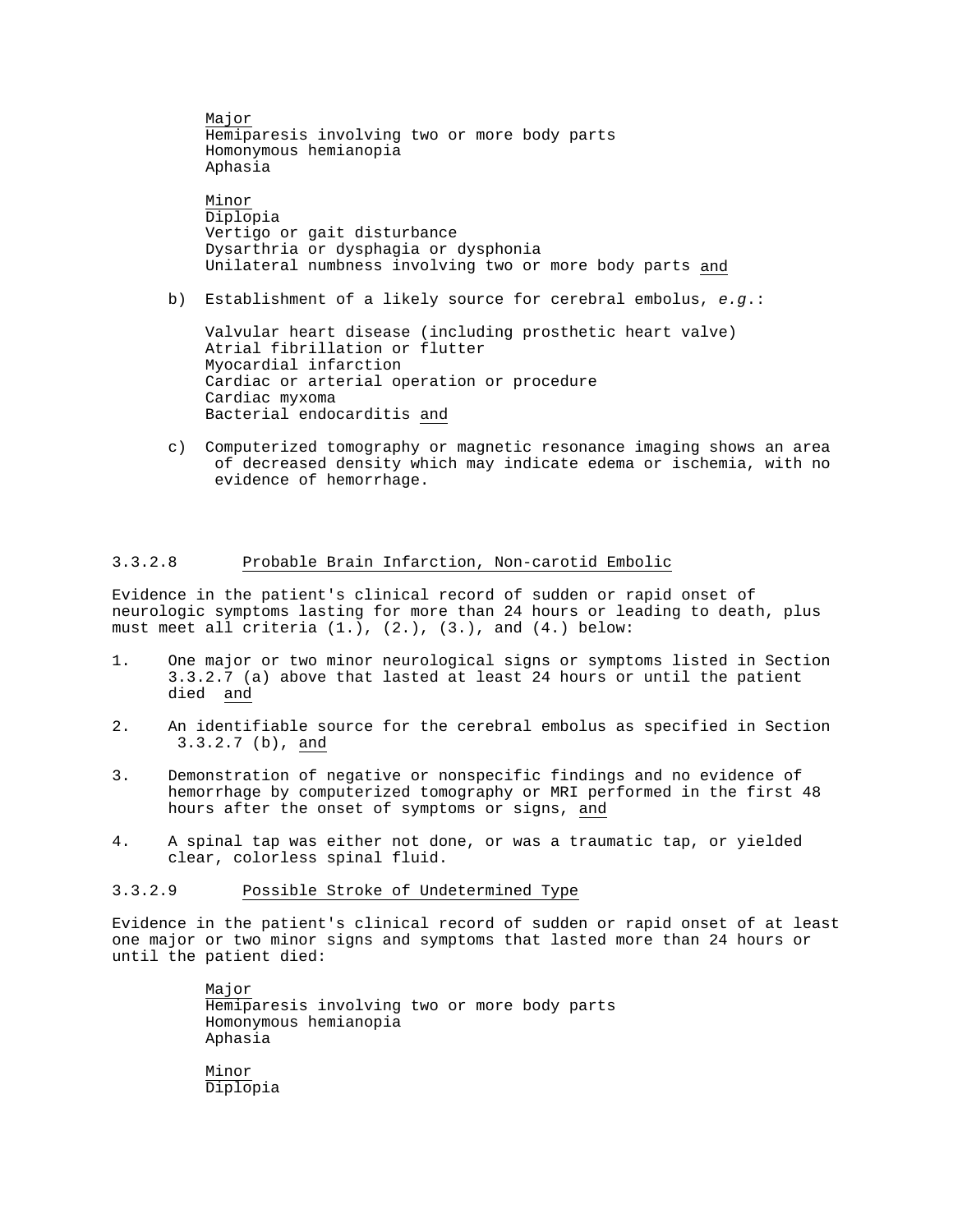Vertigo or gait disturbance Dysarthria or dysphagia or dysphonia Unilateral numbness involving two or more body parts Severe headache at onset, or severe headache when first conscious after hospital admission Depression of state of consciousness Evidence of meningeal irritation Retinal (subhyaloid) hemorrhages Palsy of the iii cranial nerve and

Clinical history, signs, symptoms and findings from diagnostic tests and/or autopsy are not sufficient to meet the criteria for classifying the case as a "Definite" or "Probable" case of one of the four specific diagnostic categories of stroke.

#### 3.3.2.10 Undocumented Fatal Stroke

Must meet the following criteria:

- 1. Does not meet criteria for definite, probable, or possible stroke noted above and
- 2. Underlying cause of death consistent with stroke (*i.e*., ICD 9: 430 438), but death occurred without hospitalization or hospital chart cannot be located.

#### 3.3.2.11 Exclusionary Conditions for Diagnostic Criteria for Stroke

Cases are not considered a stroke if there is evidence in the patient's clinical record that the neurologic symptoms were the result of any of the following:

- 1. Major head (brain) trauma; *e.g*., epidural hematoma, subdural hematoma, skull fracture
- 2. Neoplasm; *e.g.*, primary or metastatic brain/CNS neoplasia (malignant or benign)
- 3. Coma due to metabolic disorders or disorders of fluid or electrolyte balance; *e.g.*, due to diabetes, hypoglycemia, epilepsy, hypovolemia, poisoning, drug overdose, uremia, or liver disease
- 4. Vasculitis involving the brain; *e.g.*, SLE, radiation, *etc*.
- 5. Peripheral neuropathy
- 6. Hematologic abnormalities (considered exclusionary if present prior to event under consideration); *e.g*., thrombogenic conditions (*e.g.*, DIC) are exclusionary for thrombotic or non-carotid embolic strokes, hemorrhagic conditions (*e.g.* anticoagulant or thrombolytic therapy, thrombocytopenia) are exclusionary for brain hemorrhage or subarachnoid hemorrhage
- 7. CNS infection: brain abscess, granulomas, meningitis, encephalitis, or any specific infection involving the brain or meninges.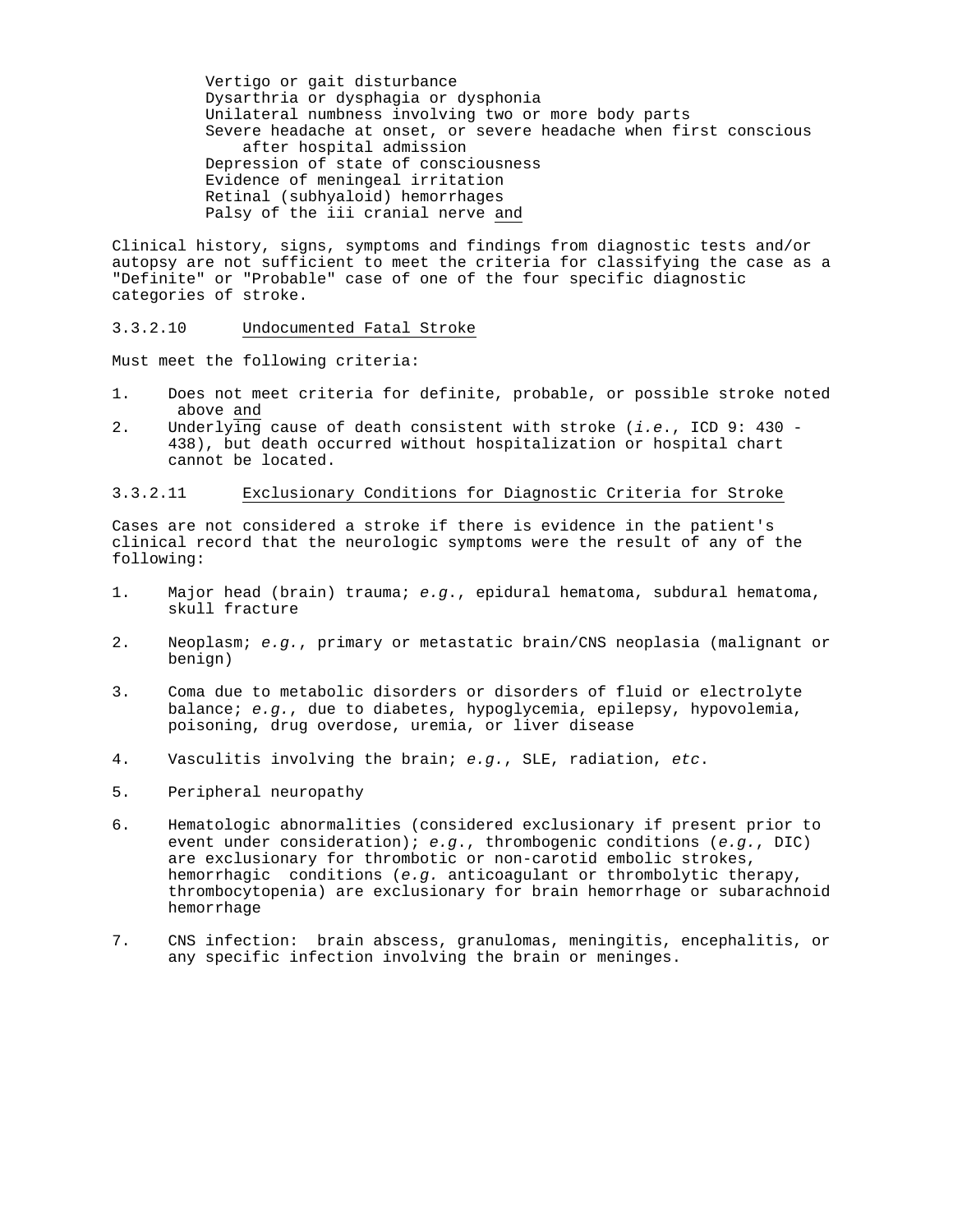| Category                                                                                                                                                                       | Specific<br>Symptoms    | NC Embolic<br>Source | CT<br>Scan  | Angiogram              | Lumbar<br>Puncture | Pathology                        |  |
|--------------------------------------------------------------------------------------------------------------------------------------------------------------------------------|-------------------------|----------------------|-------------|------------------------|--------------------|----------------------------------|--|
|                                                                                                                                                                                | Subarachnoid Hemorrhage |                      |             |                        |                    |                                  |  |
| Definite<br>a.<br>or b.                                                                                                                                                        |                         |                      | S           | $\ddot{}$              | $+$                |                                  |  |
| or c.<br>Probable<br>a.<br>b.                                                                                                                                                  | $(+)$                   |                      |             | $\ddot{}$<br>$\ddot{}$ | $\ddot{}$<br>$+$   | $\begin{array}{c} + \end{array}$ |  |
| Brain Hemorrhage                                                                                                                                                               |                         |                      |             |                        |                    |                                  |  |
| Definite<br>a.<br>or b.                                                                                                                                                        |                         |                      | H           |                        |                    |                                  |  |
| or c.                                                                                                                                                                          | $+$                     |                      | $\mathbf 0$ | $+$                    | $\ddot{}$          | $\ddot{}$                        |  |
| Probable                                                                                                                                                                       | $+$                     |                      | $\Omega$    |                        | $+$                |                                  |  |
| Brain Infarction, Thrombotic                                                                                                                                                   |                         |                      |             |                        |                    |                                  |  |
| Definite<br>a.<br>or b.                                                                                                                                                        | $^{+}$                  |                      | I.          |                        | $\ddot{}$          |                                  |  |
| Probable                                                                                                                                                                       | $^{+}$                  |                      | N           |                        |                    |                                  |  |
| Brain Infarction, Non-Carotid Embolic                                                                                                                                          |                         |                      |             |                        |                    |                                  |  |
| Definite<br>а.<br>or b.                                                                                                                                                        | $+$                     | $\ddot{}$<br>$+$     | I           |                        |                    | $\ddot{}$                        |  |
| Probable                                                                                                                                                                       | $+$                     | $+$                  | N           |                        |                    |                                  |  |
| Stroke of Undetermined Type                                                                                                                                                    |                         |                      |             |                        |                    |                                  |  |
| Possible                                                                                                                                                                       | $^{+}$                  |                      |             |                        |                    |                                  |  |
| Undocumented Fatal Stroke                                                                                                                                                      |                         |                      |             |                        |                    |                                  |  |
| present/positive<br>$^+$<br>$=$<br>absent<br>$=$<br>÷<br>either one must be present<br>( )<br>$=$<br>CT or MRI shows hemorrhage<br>Н<br>$=$<br>S<br>CT or MRI shows SAH<br>$=$ |                         |                      |             |                        |                    |                                  |  |

# **Table 3.2 Stroke Diagnosis Summary for ARIC Cohort Study**[1](#page-29-0)

I = CT or MRI shows infarction O = CT or MRI not helpful

Ĩ

N = CT or MRI w/in 48 hours is negative

<span id="page-29-0"></span><sup>&</sup>lt;sup>1</sup>All strokes must have neurologic finding(s) lasting at least 24 hours or until death, and no nonvascular cause.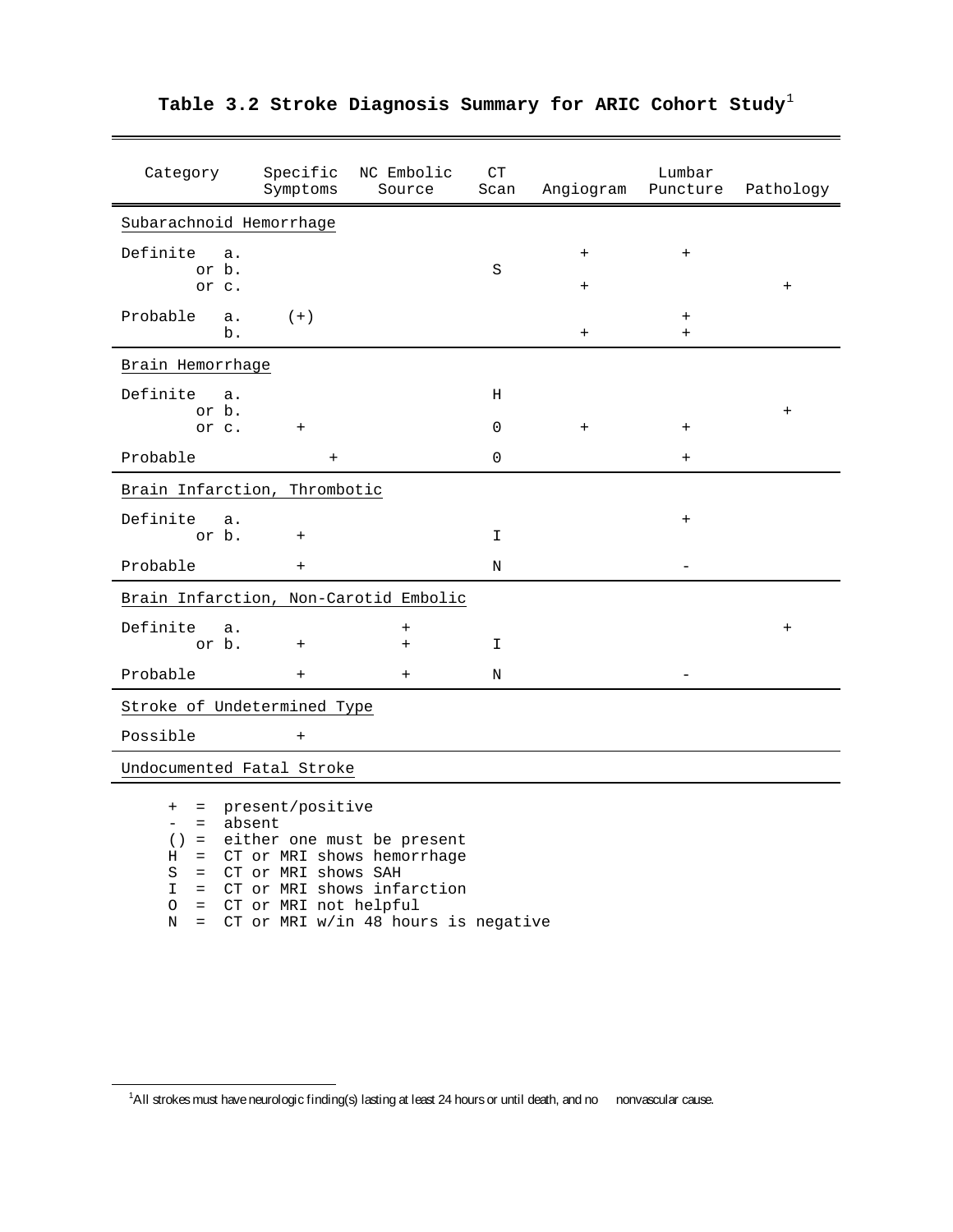#### APPENDIX F

#### GLOSSARY

Acalculia: loss of ability to do math reckoning.

Adiadochokinesia: inability to perform rapidly alternating movements. Agraphia: inability to write.

Alexia or Visual Aphasia: loss of ability to understand written word.

auditory: lack of comprehension of spoken word

jargon or pharaphasia: words may be fluent but inappropriate

amnesic: loss of memory of special words with hesitant and fragmentary speech

nominal aphasia: (anomia, dysnomia) - loss of ability to name objects

semantic aphasia: loss of meaning of words

Amaurosis fugax: monoculer (one eye) transient blindness.

Analgesia: loss of pain sensation.

Aneurysm: saccular dilation of blood vessel. If it ruptures, it causes SAH.

Anisocoria: inequality of the diameter of pupils.

- Anosmia: loss of smell.
- Anoxia: lack of oxygen which can cause tissue damage if prolonged.
- Aphasia: inability to express oneself properly through speech or loss of verbral comprehension
- Apraxia: inability to perform certain movements without loss of motor power, sensation or coordination; loss of learned behavior, *e.g.*, dressing (inability to dress oneself).
- Astereognosis: loss of ability to recognize common objects by touching and handling them with eyes closed.

Atrophy: loss of tissue.

Autotopagnosia: inability to recognize one's self or part of one's self.

- AVM: ateriovenous malformation abnormal collection of blood vessels prone to cause hemorrhages. If large, may exert mass effect.
- Babinski reflex: on plantar stimulation large toe extends upward on involved side.

Bolt: peripheral monitor used to measure ICP.

Brudzinski: flexion of leg when neck is flexed. This is a sign of meningeal irritation.

Bruit: blowing sound heard with a stethoscope in blood vessel; caused by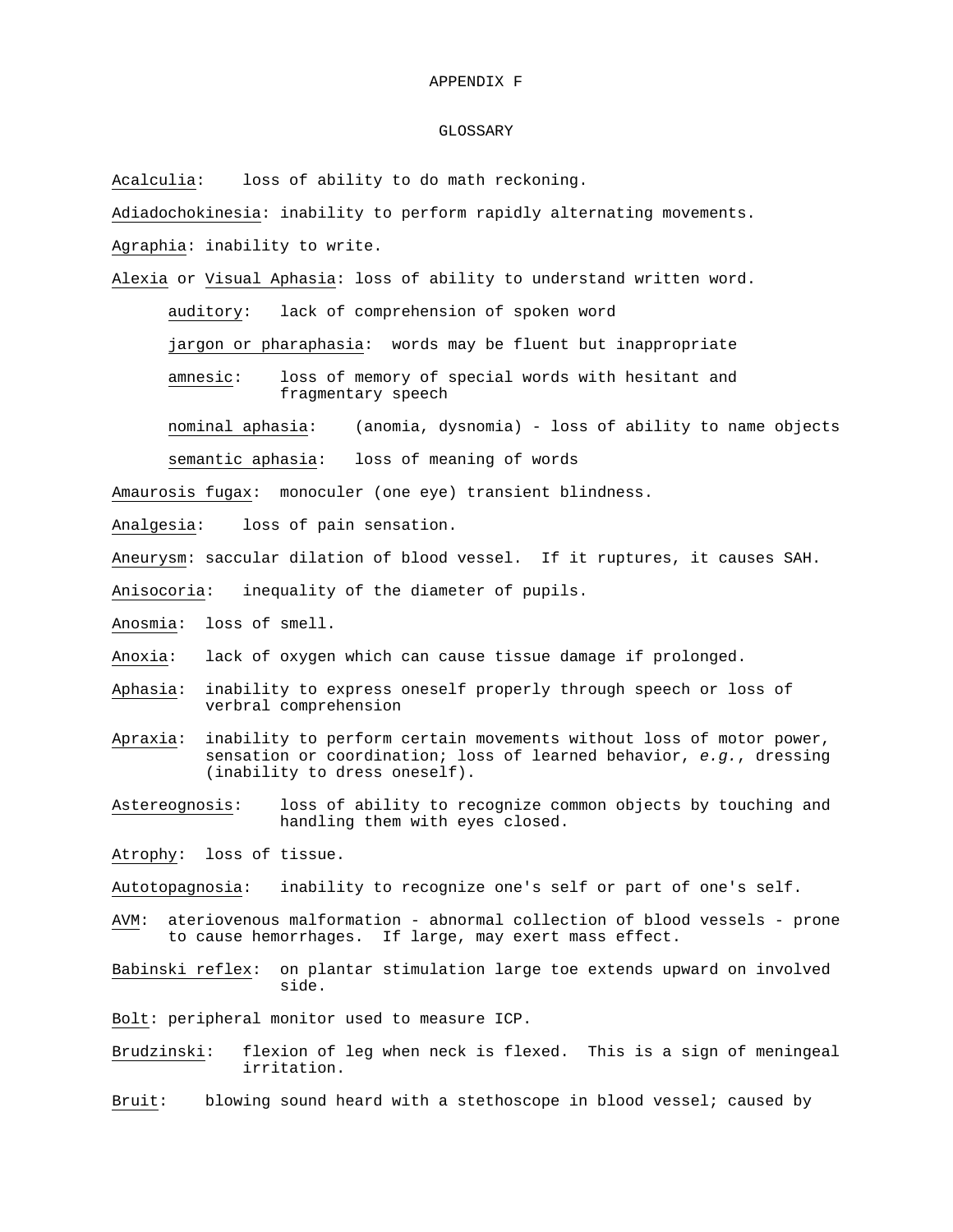turbulent blood flow. These may occur over an aneurysm or area of stenosis.

Bulbar palsy: involvement of brain stem.

Burr hole: hole drilled through skull.

CAD: coronary artery disease.

Carotid artery: arteries that supply front and middle portion of brain. These travel on either side of neck from clavicle bone to jaw.

Carotid endarterectomy: surgical removal of clot or atherosclerosis from carotid artery.

Clonus: spasm with rapidly alternating rigidity, relaxation. May be sustained (continuous) or unsustained.

Coma: decreased level of consciousness to the point of unresponsiveness to external environment, unable to be aroused.

Computerized tomography: "CAT Scan" or CT special radiographic procedure to visualize the brain.

Conjugate movement: describes normal appearance of how the eyes move together. Dysconjugate movement is seen in certain neurologic conditions or in a "lazy eye" where eyes don't move together.

Craniotomy: surgical procedure that involves entering the cranial cavity.

CSF: cerebrospinal fluid.

CVA: cerebrovascular accident (stroke).

- Decerebrate: posturing response to stimuli with extension of upper and lower extremities frequently seen in coma.
- Decorticate: posturing response to stimuli with flexion of upper extremities and extension of lower extremities.

Diplopia: double vision.

Dizziness: sensation of unsteadiness with feeling of movement in head.<br>Dysarthria: difficult and defective speech due to impairment of the ton difficult and defective speech due to impairment of the tongue or other muscles essential to speech causing slurred speech.

Dysconjugate gaze: see conjugate movement.

Dysesthesia: unpleasant cutaneous sensation (burn, tickle, etc.).

Dysphagia: difficulty in swallowing.

Dysphonia: difficulty with phonation.

Edema: swelling.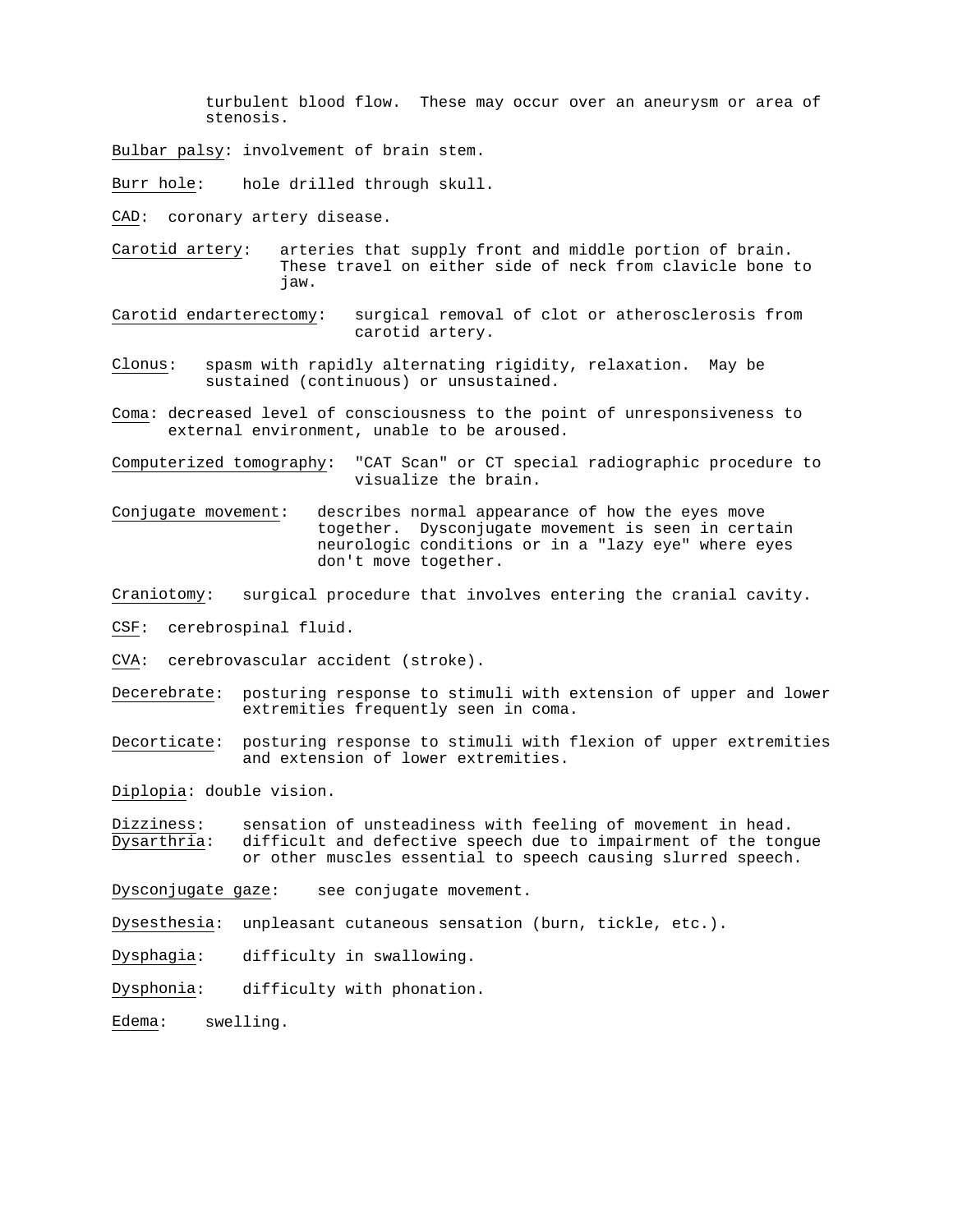Embolism: this is a blood clot that forms in one part of the body and travels in the blood stream to another part of the body. A thrombosis of an artery may break off of the "parent" vessel (*i.e.*, carotid artery) and form an embolus that eventually lodges in a vessel of smaller size in an end organ (*i.e.*, brain).

EOM: extraocular muscles or movement.

Fasiculations: irregular, inconstant, isolated contractions of fiber bundles within a muscle.

Flaccid: describes muscle tone which is lax.

Frontal release signs: "primitive" reflexes that result from disinhibition of frontal lobe, includes snout, palmomental, suck, grasp reflexes.

- Glabellar reflex: patient cannot refrain from blinking when tapped on forehead between their eyes.
- Hemianopsia: see homonymous hemianopsia (below).
- Hemiparesis: weakness involving half of the body.
- Hemiplegia: paralysis involving half of the body.
- Herniation: a process which occurs when there is swelling or mass effect from other processes (tumor, brain hemorrhage) that leads to loss of brain function and death over several hours.
- Hoffman sign: finger reflex contraction of thumb and/or fingers when distant phalanx of middle finger (hand prone and relaxed) forcibly flexed by examiner.
- Holme's sign: excessive flexion rebound after muscle extension pressure released.
- Homonomous hemianopsia: impairment of half of the field of vision on the side of the lesion.
- Homonymous hemianopsia: impairment of half of the field of vision of each eye on the side opposite the lesion.

Hypalgesia: decreased pain, diminished sensitivity to pain.

Hypesthesia: decreased tactile sensation.

ICP: intracranial pressure.

- ICP monitor: intracranial pressure monitor may be a bolt or ventriculostomy.
- IHD: ischemic heart disease.

Infarction: area of tissue (cell) death.

Ipsilateral: situation on or pertaining to same side.

Ischemia: lack of blood flow.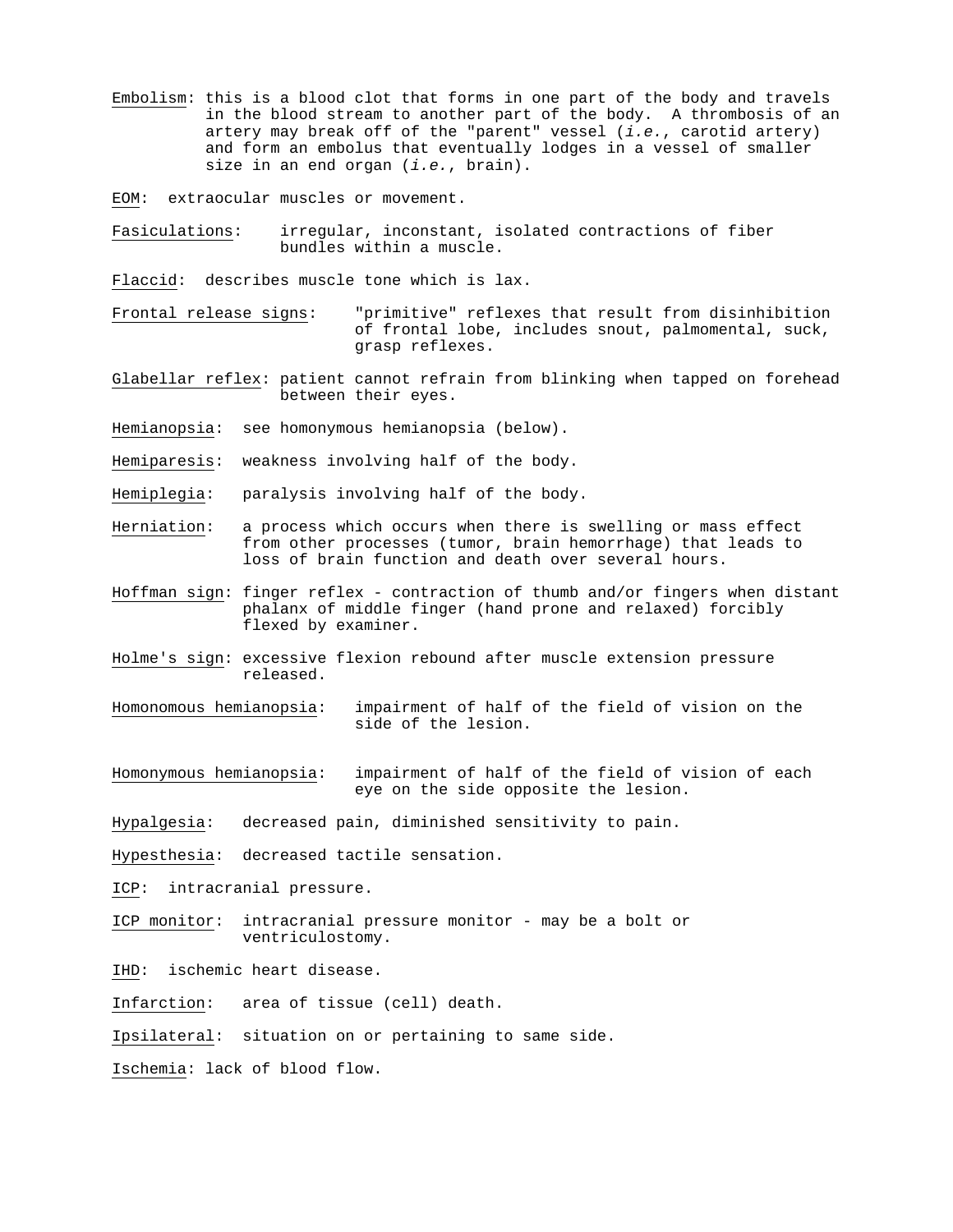- Kernig: inability to straighten leg when hip is flexed. This is a sign of meningeal irritation.
- Locked in: lesion in basis portis that causes patient to be quadrapaetic with intact cognition and eye movements only.
- LP: lumbar puncture (spinal tap)
- MAE: moves all extremities.
- Mass effect: results from inability of the cranial cavity (area inside of skull) to expand. Thus any mass such as blood (hematoma), tumor, or swelling, exerts a mass effect or pressure on the brain itself.
- Meninges: membranes covering brain, consists of three layers.
	- dura: thick outer layer.
	- pia: intermost layer wrapped around brain
	- arachnoid: middle membrane vascular layer
- Meningismus: patient exhibits signs of meningeal irritation such as stiff neck, Kernig or Brudzinski.
- Myoclonus: clonic spasm of muscle or group of muscles.
- Neglect syndrome: occurs in nondominant hemisphere events such as stroke. Affected patients will ignore their nondominant (usually left) side.
- Nystagmus: oscillating or jerking movements of the eyes.
- Occlusion: refers to complete blockage of an artery or vein.
- Oriented X3: oriented to person, time, place.
- Ox4: oriented to person, time, place; also includes situation.
- Paraplegia: paralysis of legs and lower part of body both in motion and sensation.
- Paresthesia: unpleasant cutaneous sensation, *i.e.*, numbness or tingling.
- Parosmia: any disease or perversion of the sense of smell.
- PERL: pupils equal, react to light.
- PERRL(d+C)A: pupils equally round and reactive to light (direct and consensual) and to accommodation.
- PM&R: physical medicine and rehab.
- Post ictal: after an ictus or event, usually refers to period immediately following a seizure.
- PRIND: partially reversible ischemic neurological deficit.

Proprioception: position sensation.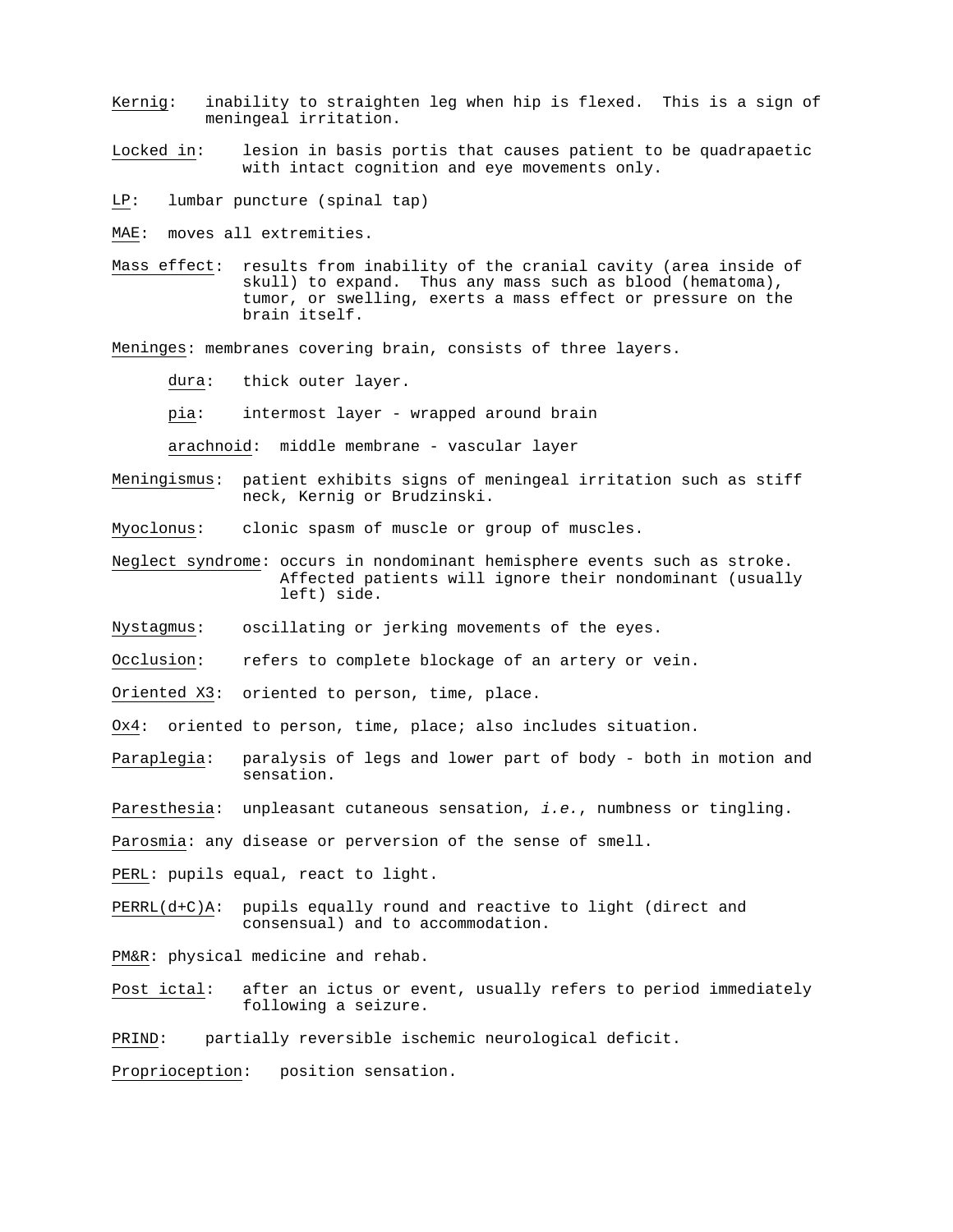Ptosis: drooping of upper eyelid.

Quadriplegia: paralysis of all four limbs.

## Reflexes:

| Scale A                                      | Scale B |
|----------------------------------------------|---------|
|                                              |         |
| N = normal reaction                          | 2       |
| $1+$ = slightly hyperactive                  |         |
| $2+$ = markedly increased unsustained clonus |         |
| $3+$ = one that shows sustained clonus       |         |
| $1-$ = reflex slightly decreased             |         |
| $2-$ = reflex markedly decreased             |         |
| $3-$ = reflex absent except on reinforcement |         |
| $0 =$ reflex cannot be obtained at all       |         |

RIND: reversible ischemic neurologic deficit (symptoms last > 24 hours).

Romberg sign: patient unable to stand with feet placed close together and eyes closed.

SAH: subarachnoid hemorrhage, blood in space around the brain.

Scotoma: a blind or partially blind area in visual field.

Scotomata: optic nerve lesion producing impaired vision in one eye only.<br>SDH: subdural hematoma, blood clot outside of brain, but pressing against subdural hematoma, blood clot outside of brain, but pressing against brain.

Seizure: convulsion; abnormal electrical activity of brain causing jerking movements, LOC.

Snout reflex: mouth puckers when chin tapped.

- Spastic: muscles stiff, movements awkward (of the nature of or characterized by spasm).
- Stenosis: narrowing of a blood vessel, frequently from atherosclerotic buildup.
- Suck reflex: sucking occurs reflexively when something is placed in their mouth.

Syncope: faint, swoon.

Thrombosis: clot of blood that obstructs or blocks an artery or vein.

TIA: transient ischemic attack; fleeting focal.

Tinnitus: ringing sound in ear.

Todd's paralysis: focal weakness or paralysis following a seizure, usually lasting minutes to days, but resolving.

Tomography: see computerized tomography.

Trapezii: shoulder muscles.

Tremors: involuntary movements resulting in rhythmic movement of a joint.

Vasospasm: a complication of SAH where subarachnoid blood irritates blood vessels causing them to constrict. As a result, blood flow is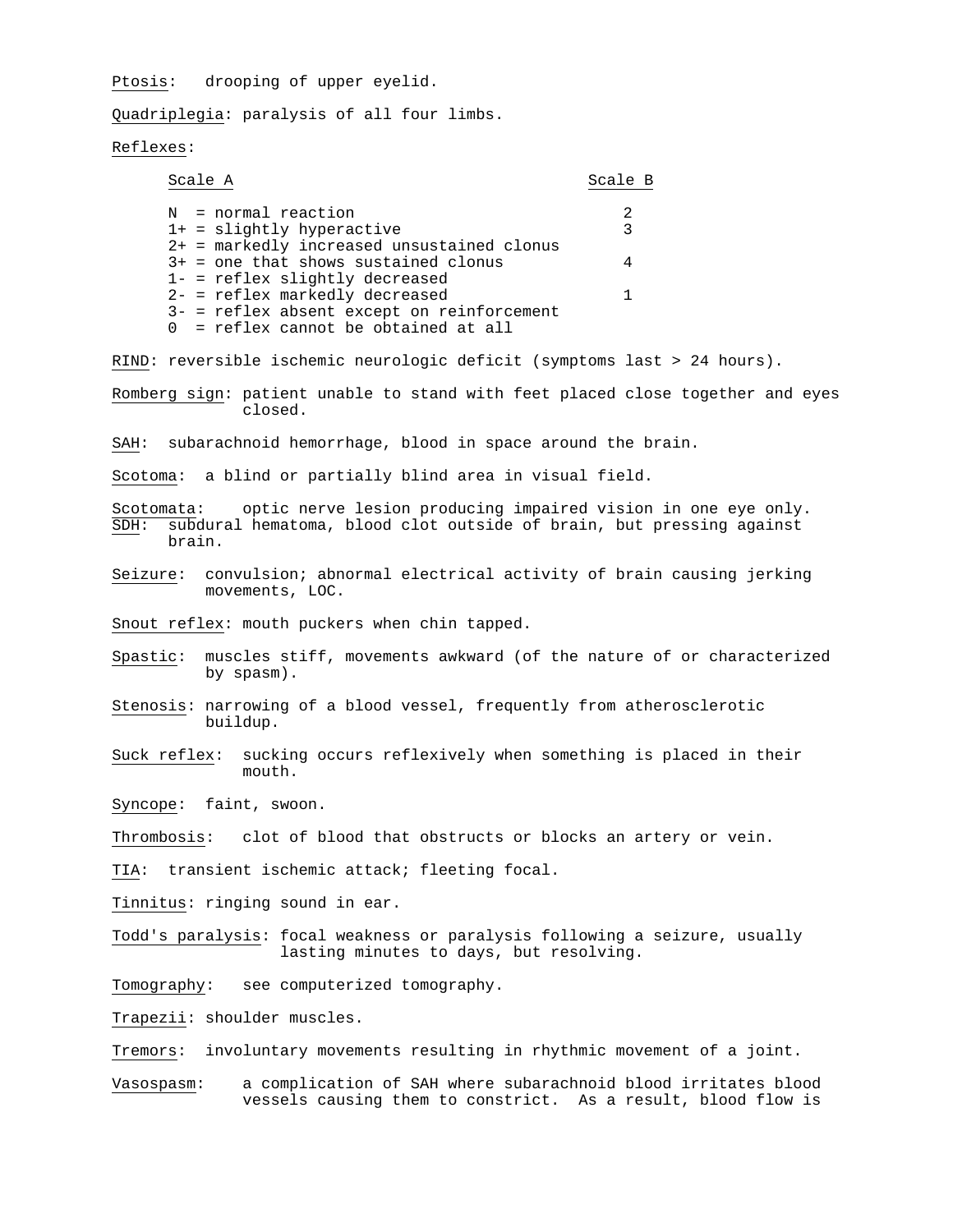decreased. This can lead to ischemic infarction (strokes).

Vegetative: loss of all cognitive function. Patient appears alert and awake, but does not interact with environment.

Vertebrobasilar arteries: arteries in back of neck that supply brain stem and back of brain vessel.

Vertigo: abnormal sense of spinning-type movement.

Ventricles: fluid (CSF) filled cavities within the brain.

Ventriculostomy: catheter inserted into ventricles with the brain to relieve and or monitor ICP.

Xanthochromia: yellowish colored spinal fluid.